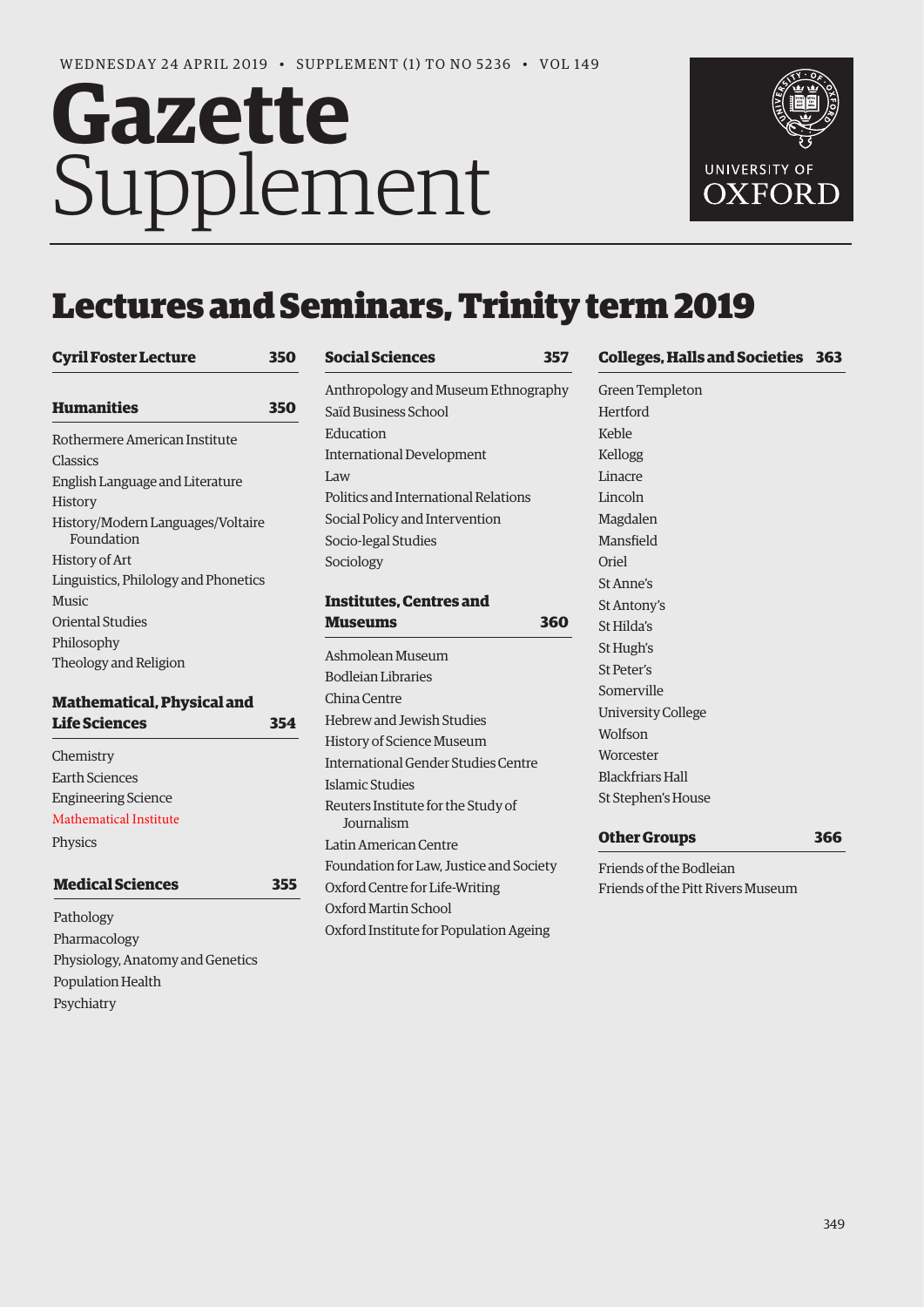# <span id="page-1-0"></span>Cyril Foster Lecture

This event has been cancelled due to unforeseen circumstances.

# Humanities

# **Rothermere American Institute**

The following events will take place at 5pm at the Rothermere American Institute, unless otherwise noted.

# **Esmond Harmsworth Lecture in American Arts and Letters**

Deborah Treisman, *The New Yorker*, will deliver the 2019 Esmond Harmsworth Lecture in American Arts and Letters on 13 June.

*Subject*: '*New Yorker* fiction through the decades'

### **Sir John Elliott Lecture in Atlantic History**

Professor John McNeill, Georgetown, will deliver the 2019 Sir John Elliott Lecture in Atlantic History on 21 May.

*Subject*: 'Health and disease history of the Caribbean, 1491–1850: two syndemics'

### **Special events**

### Dr Cathryn Setz and Dr Elizabeth Pender, Leeds

*30 Apr*: Book launch: *Shattered Objects: Djuna Barnes's Modernism*

Professor Will Kaufman, Central Lancashire

*17 May*: 'Woody Guthrie and Old Man Trump'

### **American History Research Seminar**

The following seminars will take place at 12.30pm on Tuesdays. For pre-circulated papers: [stephen.tuck@history.ox.ac.uk.](mailto:stephen.tuck@history.ox.ac.uk)

Dr Claire Rydell Arcenas, Montana and RAI *30 Apr*: 'Reexamining Locke in 19thcentury American intellectual life'

### Dr Gareth Davies

*7 May*: 'The Mississippi Flood of 1927: first modern disaster?'

- Professor Josef Sorett, Columbia *14 May*: 'The art and politics of Afro-Protestantism'
- Professor Jen Manion, Amherst *19 Feb*: 'Female husbands and the transgender past, 1870–1910'

### **American Literature Research Seminar**

- Dr Emily Coit, Bristol *2 May*: 'Pure English: Edith Wharton's American elect'
- Professor Philip Gould, Brown *13 May*: 'Melville and the time of war'
- Professor Sara Johnson, California at San Diego

*5 Jun*: 'Notes towards a Black encyclopedia: African language, biographical fragments and early American print culture'

# **Oxford Early American Republic Seminar**

Catherine Treesh, Yale *1 May*: 'Nova Scotia and the American Revolution'

Dr Claire Rydell Arcenas, Montana and RAI *8 May*: 'When theory fails in practice: learning from Locke's mistakes in early America'

Lindsey Walters, Cambridge *15 May*: 'The environmental thought of runaways from slavery'

Dr Michael Breidenbach, Ave Maria *22 May*: 'Sovereign jealousies: the Quebec Act, the declaration of independence and immigration in the new republic'

Dr Jane Dinwoodie, Cambridge *29 May*: 'Camouflage tactics and Indian non-removal in the American south'

- Olga Akroyd, Kent *5 Jun*: 'Saints, spies, celibates: the erotic ambiguity of the revolutionary hero'
- Dr Nicholas Cole *12 Jun*: 'The Quill Project: mythbusting the constitutional convention'
- Dr Tristan Stubbs, Houses of Parliament *19 Jun*: Book talk: *Masters of violence: the plantation overseers of eighteenth-century Virginia, South Carolina, and Georgia*

### **American Politics graduate seminar**

The seminar welcomes all to its meetings of presentations and discussion led by postgraduate, junior and senior researchers at 1pm on Wednesdays. Sandwich lunch provided. To attend: [john.ruckelshaus@sjc.](mailto:john.ruckelshaus@sjc.ox.ac.uk) [ox.ac.uk](mailto:john.ruckelshaus@sjc.ox.ac.uk) or [todd.carter@univ.ox.ac.uk.](mailto:todd.carter@univ.ox.ac.uk)

### **American History graduate seminar**

The seminar welcomes all to its meetings of presentations and discussion led by postgraduate, junior and senior researchers at noon on Mondays. Sandwich lunch provided.

# **Faculty of Classics**

### **Annual lectures**

The following lectures will take place at 5pm in the Ioannou Centre for Classical and Byzantine Studies.

*Sybille Haynes Lecture* Professor Elisabetta Govi *29 Apr*: 'Marzabotto: city of rites'

### *Don Fowler Memorial Lecture*

Professor William Fitzgerald *2 May*: 'Lucretius' car crash and other anachronisms'

# *Gaisford Lecture*

Dr Évelyne Prioux *23 May*: 'The tattoo elegy: visualising the violent fantasies of a Hellenistic poet'

### *David Lewis Lecture*

Professor Matthew W Stolper *29 May*: 'The Persepolis Fortification Archive since David Lewis'

### **APGRD**

### PUBLIC LECTURES

The following lectures will take place at 3pm on Mondays in the Lecture Theatre, Ioannou Centre for Classical and Byzantine Studies. All welcome. Free; registration not required.

Professor Henry Power, Exeter

*13 May*: 'Homer and the discovery of the Pacific'

Dr Isobel Hurst, Goldsmiths

*20 May*: ' "The mask of a very definite purpose": Edith Wharton and the classics'

### SYMPOSIUM

The 19th annual joint APGRD and Royal Holloway postgraduate symposium will take place on 24 June in the Lecture Theatre, Ioannou Centre, and 25 June in the Drama Department, RHUL. Guest respondent: Dr Hallie Marshall, UBC. Free; registration not required.

*Subject*: 'Communities and contexts in the theory and practice of Greek and Roman drama'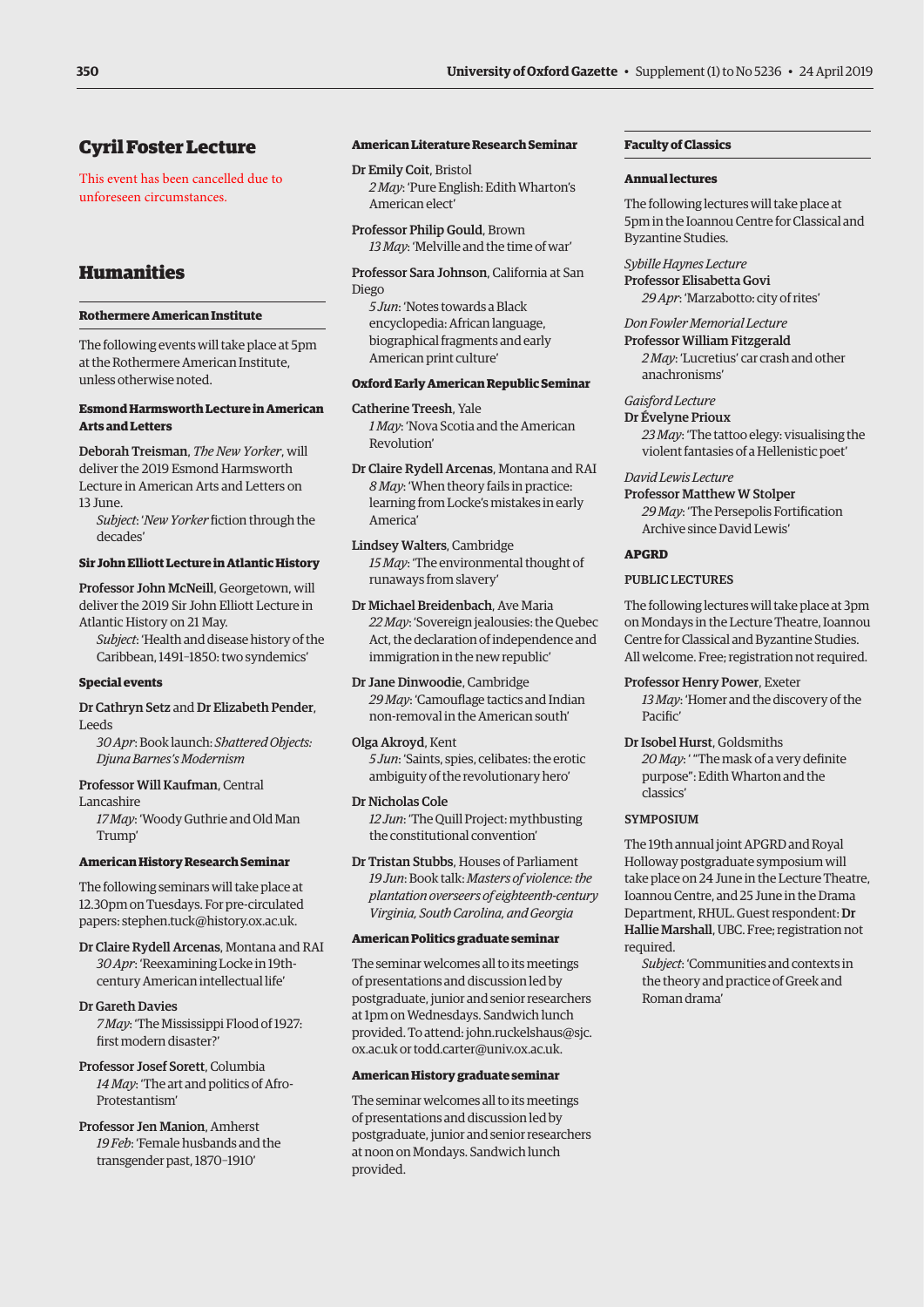### **CONFERENCE**

A conference will take place on 12 July in the Jacqueline du Pré Music Building, St Hilda's. Speakers and chairs include: Marilyn Booth; Malika Bastin-Hammou, Grenoble; Marios Chatziprokopiou, Athens; Raphael Cormack; Carmen Gitre, Virginia Tech; Sameh Hanna, Leeds; Lloyd Llewelyn-Jones, Cardiff; Shaymaa Moussa, Cairo; Evelyn Richardson, Chicago; Ons Trabelsi, Bordeaux; and Houman Zandi-Zadeh, Flinders. Fee: £20 (£15 concessions). Registration required: [www.apgrd.ox.ac.](http://www.apgrd.ox.ac.uk/events) [uk/events.](http://www.apgrd.ox.ac.uk/events) Conveners: Professor Fiona Macintosh, Dr Raphael Cormack

*Subject*: 'Classical theatre and the Middle East: Greek drama and the "classic(s)" in the Arab-speaking world and Iran'

### **Faculty of English Language and Literature**

### **Professor of Poetry Lecture**

Professor Simon Armitage will deliver his valedictory Professor of Poetry Lecture at 5.30pm on 15 May in the Examination Schools.

*Subject*: 'When I heard the learn'd astronomer'

### **Visiting Professor of Creative Media Lectures**

# WAYS OF SEEING: PRACTICE AND THEORY IN FACTUAL MEDIA

Samir Shah will deliver the Visiting Professor of Creative Media Lectures at 5.30pm on the following days in the St Cross Building.

*10 May, Gulbenkian Theatre*: 'Truth, lies and videotape: drawing the line between acceptable artifice and unacceptable deception'

*13 May, Lecture Theatre 2*: 'Mercury's perihelion and The Donald'

### **O'Donnell Lecture**

Professor David Stifter, Maynooth, will deliver the O'Donnell Lecture at 5pm on 10 May in Lecture Theatre 2, St Cross Building.

*Subject*: 'When is variation a dialect?'

### **Early modern English literature seminar**

The following seminars will take place at 5.15pm on Tuesdays in the TS Eliot Lecture Theatre, Merton. Conveners: Professor L Hutson, Professor E Smith

### Dr Dianne Mitchell

*30 Apr*: 'The time traveller's poem: intimacy, polychronicity and lyric copies'

# Dr Ben Higgins

*14 May*: 'Taverns, two-penny rooms, tyring-houses: early modern bookshops and their uses'

Professor Julie Crawford, Columbia *28 May*: ' "The office becomes a woman best": sovereignty and counsel in *The Winter's Tale*'

Professor Warren Boutcher, QMUL *11 Jun*: 'Writing diversity and division: Montaigne and the literary history of Europe, 1550–1660'

# **Postcolonial writing and theory seminar**

The following seminars will take place at 5.15pm on Thursdays in Seminar Room B, St Cross Building, unless otherwise noted. Conveners: Professor E Boehmer, Professor A Mukherjee

### Sara Ahmed

*9 May, Gulbenkian Lecture Theatre, St Cross Building*: 'Closing the door: complaint as diversity work'

### *Masterclass*

Coilin Parsons, Georgetown, and Robert Young, NYU

*5pm, 23 May*: 'Settler colonialism'

Daniele Nunziata *6 Jun*: 'Understanding Cypriot literatures in relation to postcolonialism'

# Dorothée Boulanger

*20 Jun*: 'Gender and masculinities: investigating the coloniality of power in Angola's postcolonial literature'

# **Faculty of History**

### **Dacre Lecture**

Professor Robert Tombs, Cambridge, will deliver the Dacre Lecture at 5pm on 17 May in the Al Jaber auditorium, Corpus Christi. *Subject*: 'The English history of France'

### **Globalising and localising the Great War conference**

A conference will take place on 19–21 June at the Rothermere American Institute. Registration required: [www.history.ox.ac.](http://www.history.ox.ac.uk/event/glgw-conference-2019) [uk/event/glgw-conference-2019.](http://www.history.ox.ac.uk/event/glgw-conference-2019)

*Subject*: 'A world transformed: the First World War and its legacy'

# **Study day**

A study day will take place from 10.30am on 22 June at Somerville. Registration required: [www.history.ox.ac.uk/event/oxford-in-wwi](http://www.history.ox.ac.uk/event/oxford-in-wwi-study-day)[study-day.](http://www.history.ox.ac.uk/event/oxford-in-wwi-study-day)

*Subject*: 'Oxford in the Great War: Oxford in WWI'

# **History of science, medicine and technology research seminars**

The following seminars will take place at 4pm on Mondays in the History Faculty Lecture Theatre (coffee from 3.30pm in the Common Room). Conveners: Professor Rob Iliffe, Dr Sloan Mahone

### Dr Richard Noakes, Exeter

*29 Apr*: 'Signals from other worlds: the technological imagination in British wireless cultures, *c*1900–40'

### Dr Erin Spinney

*13 May*: 'Women's labour and British naval hospitals and hospital ships 1775–1815'

### Mr Mikhail Nakonechnyi

*20 May*: ' "Dead souls": mortality, disability and early release on medical grounds from GULAG, 1930–55'

### Dr Christina Benninghaus

*3 Jun*: 'Matters of choice? Writing a history of infertility, *c*1900'

# Dr John Waller, Michigan

*10 Jun*: 'How much do ideas matter? The role of biological myths in the creation of social and ethnic hierarchies'

### Dr Neil Tarrant, York

*17 Jun*: 'Reconstructing Thomist astrology: Robert Bellarmine and the debate over the papal bull *Coeli et terrae*'

### **Oxford Centre for Global History**

### ST HILDA'S/LATIN AMERICAN CENTRE/ GLOBAL HISTORY OF CAPITALISM PROJECT/UPIER PROJECT COLLOQUIUM

A colloquium will take place 26–27 April at St Hilda's. Conveners: Rory Miller, Liverpool; Martin Monsalve Zanatti, Universidad del Pacífico; Sebastian Alvarez and Edoardo Altamura, Lund. More information: [https://drive.google.com/](https://drive.google.com/file/d/1PII6qPvJzuEQcqxpcQQ4jl4SwR-uaODo/view) [file/d/1PII6qPvJzuEQcqxpcQQ4jl4SwR](https://drive.google.com/file/d/1PII6qPvJzuEQcqxpcQQ4jl4SwR-uaODo/view)[uaODo/view.](https://drive.google.com/file/d/1PII6qPvJzuEQcqxpcQQ4jl4SwR-uaODo/view) Registration required: [latamcolloquium@gmail.com.](mailto:latamcolloquium@gmail.com)

*Subject*: 'The Latin American debt crisis of 1982'

# COLONIAL PORTS AND GLOBAL HISTORY NETWORK CONFERENCE

A conference will take place 2–3 May in St Luke's Chapel, Radcliffe Humanities. Keynote speakers: Leila Fawaz, Tufts, and Benjamin Walton, Cambridge. More information and to register: [www.](http://www.eventbrite.co.uk/e/sensing-colonial-ports-and-global-history-agency-affect-temporality-tickets-59158997153) [eventbrite.co.uk/e/sensing-colonial](http://www.eventbrite.co.uk/e/sensing-colonial-ports-and-global-history-agency-affect-temporality-tickets-59158997153)[ports-and-global-history-agency-affect](http://www.eventbrite.co.uk/e/sensing-colonial-ports-and-global-history-agency-affect-temporality-tickets-59158997153)[temporality-tickets-59158997153.](http://www.eventbrite.co.uk/e/sensing-colonial-ports-and-global-history-agency-affect-temporality-tickets-59158997153)

*Subject*: 'Sensing colonial ports and global history'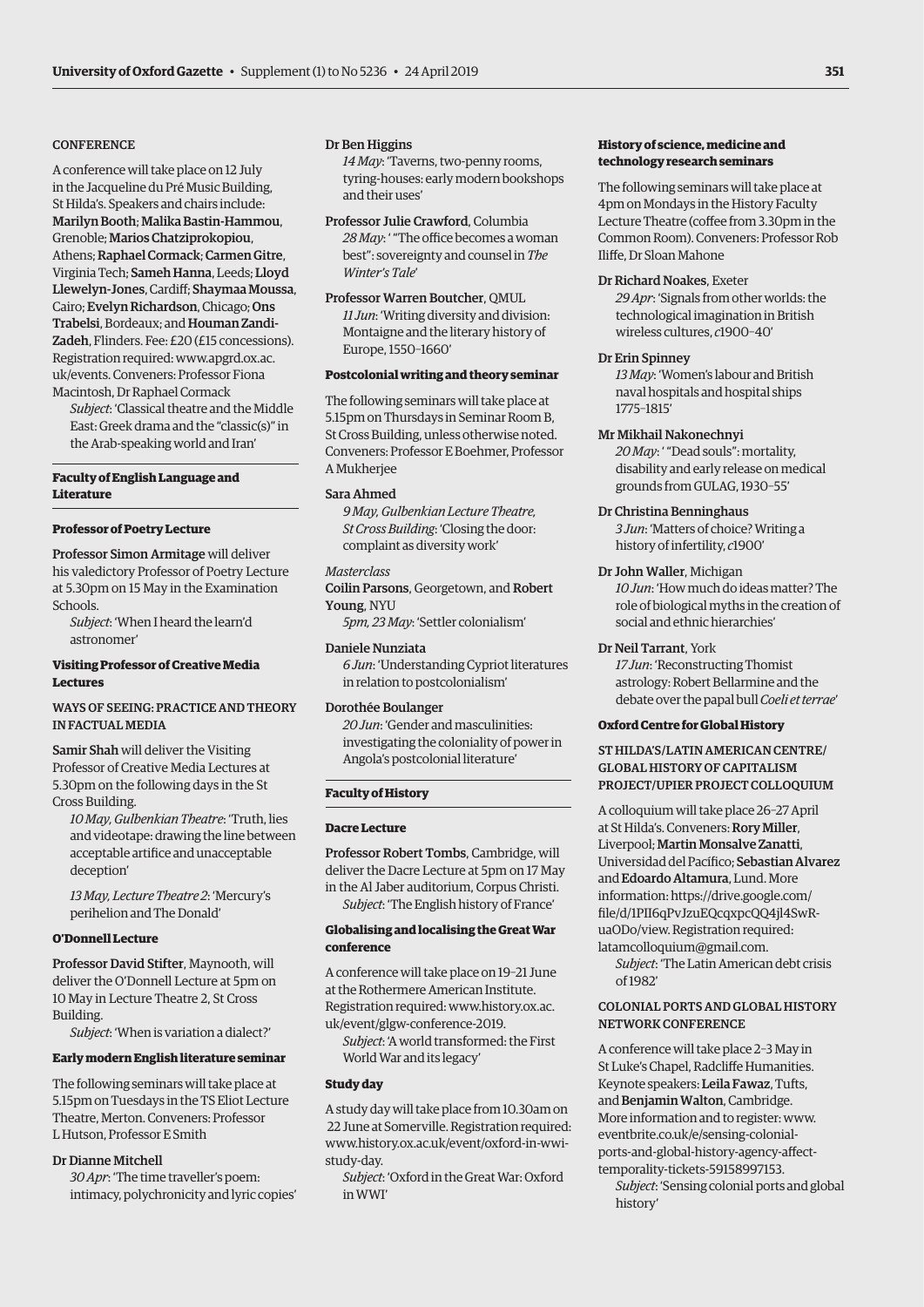# COMPARING THE COPPERBELT PROJECT/ AFRICAN STUDIES SEMINAR

A seminar will take place 1.15–6.30pm on 16 May in the Pavilion Room, St Antony's. Speakers: Sarah Van Beurden, Ohio State; Enid Guene; David Pratten; Ramon Sarró. Keynote speaker: Karin Barber, Birmingham. More information: [http://](http://copperbelt.history.ox.ac.uk) [copperbelt.history.ox.ac.uk.](http://copperbelt.history.ox.ac.uk) Registration required: [copperbelt@history.ox.ac.uk](mailto:copperbelt@history.ox.ac.uk).

*Subject*: 'Cultural production in Africa's extractive communities'

### OXFORD CENTRE FOR SCIENCE, MEDICINE AND TECHNOLOGY/OXFORD CENTRE FOR GLOBAL HISTORY/GLOBAL HISTORY OF CAPITALISM PROJECT

### *Astor Lectureship*

The following events are free, but registration required: [http://tinyurl.com/](http://tinyurl.com/y5z5rzjl) [y5z5rzjl.](http://tinyurl.com/y5z5rzjl) More information: [http://global.](http://global.history.ox.ac.uk) [history.ox.ac.uk](http://global.history.ox.ac.uk) or [global@history.ox.ac.uk.](mailto:global@history.ox.ac.uk)

A panel discussion will take place 2–4pm on 21 May in the Seminar Room, InSIS. Participants include: Philip Mirowski, Notre Dame, and Sabina Leonelli, Exeter. Chair: Javier Lezaun.

*Subject*: 'The trouble with Open Science'

*Astor Lecture in Science and Capitalism*  Professor Philip Mirowski, Notre Dame, will deliver the Astor Lecture in Science and Capitalism at 5pm on 22 May in the Amersi Lecture Theatre, Brasenose, followed by a drinks reception.

*Subject*: 'The infirmity of Open Science in pharmaceutical research'

A roundtable workshop will take place noon–2pm on 24 May in the Amersi Lecture Theatre, Brasenose. Participants include: Philip Mirowski, Notre Dame, Rob Iliffe and Christopher McKenna.

*Subject*: 'Capitalism and crisis in longterm perspective'

### TRANSNATIONAL AND GLOBAL HISTORY

A workshop will take place 9am–5pm on 6 June in the Clay Room, Nuffield. Registration required: [https://forms.gle/](https://forms.gle/tMPGhA8ekNuPgji36) [tMPGhA8ekNuPgji36.](https://forms.gle/tMPGhA8ekNuPgji36)

*Subject*: 'Graduate approaches to global history'

### BODLEIAN LIBRARIES CENTRE FOR THE STUDY OF THE BOOK/GLOBAL HISTORY OF CAPITALISM PROJECT SYMPOSIUM

A symposium will take place 9am–4.30pm on 28 June in the Weston Library Lecture Theatre. Speakers include: Aled Davies; Stephanie Decker, Aston; Neil Forbes, Coventry; James Hollis; Mary Johnstone-Louise; Alan Morrison; Anne Murphy, Hertfordshire; Adam Nix, De Montfort; Will Pettigrew, Lancaster; David Chan Smith; Wilfrid Laurier; Heidi Tworek, British Columbia; Michael Weatherburn, Imperial; and Lola Wilhelm. Conveners: David Chan Smith, Wilfrid Laurier, Rowena Olegario. More information: [www.bodleian.ox.ac.uk/](http://www.bodleian.ox.ac.uk/csb/events/radical-business) [csb/events/radical-business.](http://www.bodleian.ox.ac.uk/csb/events/radical-business) Registration required: [janet.walwyn@bodleian.ox.ac.uk.](mailto:janet.walwyn@bodleian.ox.ac.uk)

*Subject*: 'Radical business? Business and the contest over social norms'

### **Faculties of History and Modern Languages, and Voltaire Foundation**

### **Enlightenment Workshop**

The following seminars will take place at 5pm on Mondays at the Voltaire Foundation, unless otherwise noted. Conveners: N Cronk, A Lifschitz

Professor Dan Edelstein, Stanford *29 Apr, Grove Auditorium, Magdalen*: 'Liberty as equality: Rousseau and Roman constitutionalism'

Dr Clovis Gladstone, Chicago *6 May*: 'Where is Rousseau? Tracking Enlightenment discourse in the French Revolutionary period'

Professor Maxine Berg, Warwick *13 May*: 'The Enlightenment and the northwest Pacific coast: Alexander Walker and José Mariano Moziño at Nootka Sound, 1785–92'

Professor Iwan-Michelangelo D'Aprile, Potsdam

*20 May*: 'Enlightenment and migration politics'

### **History of Art Department**

### **Antiquity after antiquity: appropriations of the classical tradition in art and culture from Byzantium to modernism**

The following lectures will take place at 10am on Wednesdays in the History of Art Lecture Theatre, 2nd Floor, Littlegate House, St Ebbe's. Convener: Professor Gervase Rosser

# Professor Geraldine A Johnson

*15 May*: 'Rubens, Vermeer and Velázquez: painting myths and the myth of painting'

### Dr Linda Whiteley

*22 May*: 'Cézanne's critics and the classical tradition'

### Professor Alastair Wright

*29 May*: 'Classicism in French modernism'

### Dr John R Blakinger

*5 Jun*: 'Classicism in postmodernism'

### **Terra Foundation lectures in American art: a contest of images: American art as culture war**

Dr John R Blakinger, Terra Foundation Visiting Professor in American Art, will deliver the 2019 Terra Foundation Lectures in American Art at 5pm on Wednesdays in the Sultan Nazrin Shah Centre, Worcester. *8 May*: 'Warhol in safariland'

*15 May*: 'The body of Emmett Till'

- *22 May*: 'Dismantling the gallows'
- *29 May*: 'The stones of civil war'

### **Faculty of Linguistics, Philology and Phonetics**

### **General Linguistics seminar**

The following seminars will take place at 5.15pm on Mondays in Room 2, Taylorian Institute. Conveners: Professor A Lahiri, Dr K Hoge, Professor W de Melo

- Professor Adam Przepiórkowski, Warsaw *29 Apr*: 'Against the argument–adjunct dichotomy'
- Dr Charlotte Hemmings *6 May*: 'Differential case marking in Northern Sarawak'
- Dr Vipul Arora, Indian IT, Kanpur *13 May*: 'Modern speech technologies and applications of phonology'

### Dr Toni Bassaganyas Bars

*20 May*: '*There be*- and *have*-sentences: different semantics, different definiteness effects'

# *Leverhulme Lecture*

### Professor Anita Mehta

*27 May*: 'Language dynamics, what we hear and how we hear it: a physicist's take'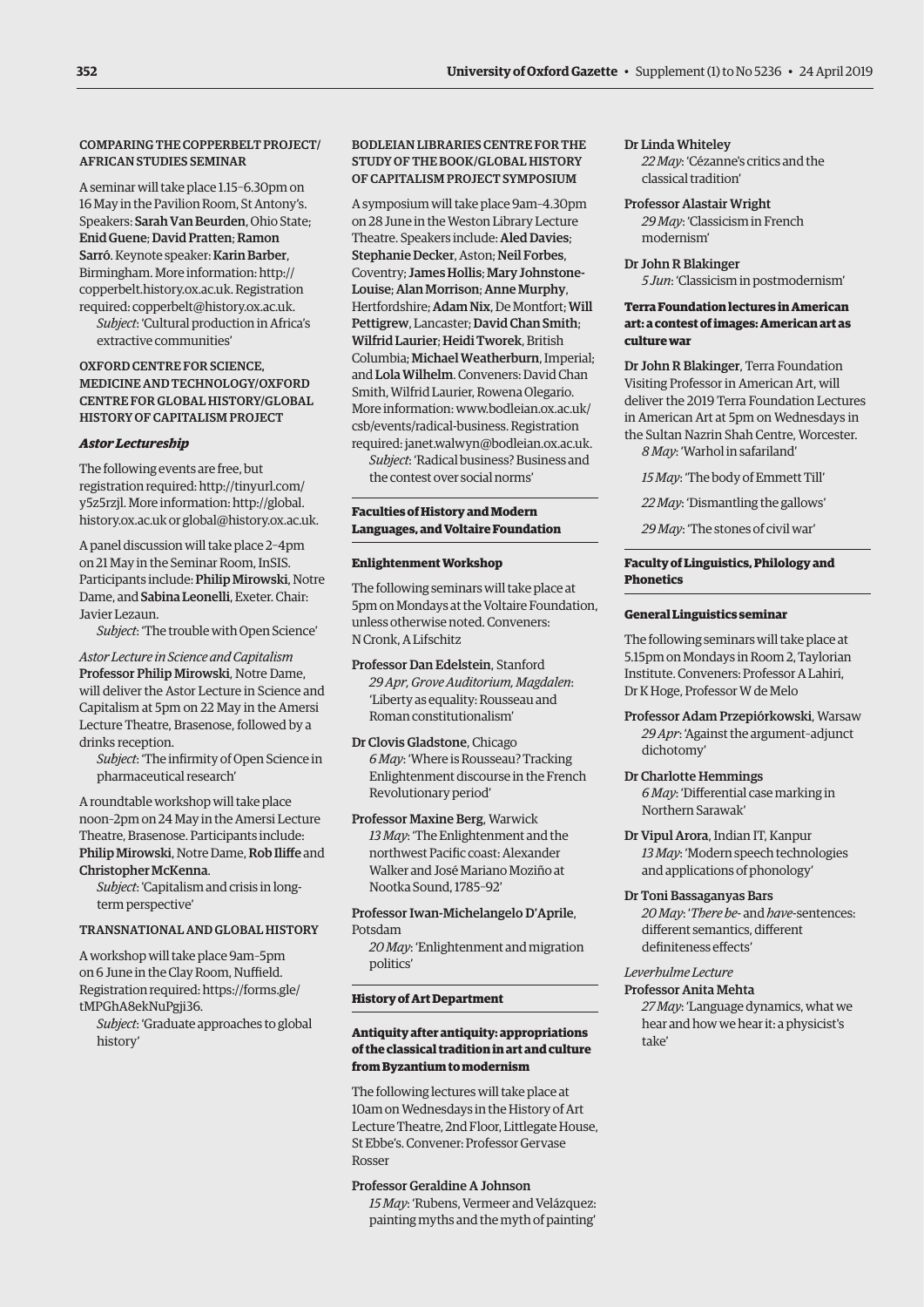### **Faculty of Music**

### **Research colloquia**

The following take place at 5.15pm on Tuesdays at the Denis Arnold Hall, Faculty of Music.

- Dr Bettina Varwig, Cambridge *30 Apr*: 'JS Bach's keyboard practice: a historical physiology'
- Dr Florian Scheding, Bristol *7 May*: 'Angels in Paris: Hanns Eisler and migratory culture'
- Dr Alexander Binns, Hull *14 May*: 'Ozu's sounds: music, space and movement in the films of Yasujirō Ozu'
- Professor Eric Clarke

*21 May*: 'Empathy and the ecology of musical consciousness'

- Dr Katia Chornik, Manchester and Surrey County Council
	- *28 May*: 'Communal singing in political detention centres in Pinochet's Chile (1973–90)'

### Dr Tosca Lynch

*4 Jun*: 'The "revolution" of the new music in classical Athens: modulating auloi, many-stringed lyres and the invention of the "twister" '

Dr Valeria de Lucca, Southampton *11 Jun*: tbc

Dr Gavin Williams, KCL *18 Jun*: 'Musical plasticity: colonial technique in the age of discs'

### **Faculty of Oriental Studies**

### **Mark Whittow Memorial Conference**

The Mark Whittow Memorial Conference will be held 26 and 27 June at St John's. Free with a voluntary contribution to the Mark Whittow Memorial Fund. More information and to register: [krc.office@orinst.ox.ac.uk](mailto:krc.office@orinst.ox.ac.uk) or 01865 (2)78222.

*Subject*: 'Urban and rural landscapes in the medieval Mediterranean'

### **Inaugural Lecture**

Alain George, I M Pei Professor of Islamic Art and Architecture, will deliver his Inaugural Lecture at 5.30pm on 28 May in the Leonard Wolfson Auditorium, Wolfson. Please be seated by 5.15pm. Registration required: [krc.office@orinst.ox.ac.uk](mailto:krc.office@orinst.ox.ac.uk) or 01865 (2)78222.

*Subject*: 'A crossroads of history: the Domed Treasury at the Great Mosque of Damascus'

### **Centre for Hebrew and Jewish Studies**

The following events will take place at the Clarendon Institute, Walton Street.

### LEHMANN MEMORIAL LECTURE

Professor Leora Auslander, Chicago, will deliver the 3rd Alfred Lehmann Memorial Lecture at 5pm on 11 June.

*Subject*: 'Diasporic home-making in times of crisis: Jews in Paris and Berlin in the 20th century'

# LUNCHTIME SEMINARS IN JEWISH **STUDIES**

The following seminars will take place at 1pm on Thursdays.

Marcello Cattaneo, Princeton *23 May*: 'Jewish law and Christian scholars in early 18th-century England'

Professor George Carras, Washington and Lee

*6 Jun*: 'The Bible among diaspora Jews as rewritten biblical narrative: Flavius Josephus and Paul of Tarsus'

# OXFORD SEMINAR IN ADVANCED JEWISH STUDIES: THE MISHNAH BETWEEN CHRISTIANS AND JEWS IN EARLY MODERN EUROPE

The following seminars will take place 4.15– 6pm on Tuesdays, unless otherwise noted. Conveners: Professor Joanna Weinberg, Dr Piet van Boxel

- Dr Thomas Roebuck, East Anglia *30 Apr*: 'Mishnaic scholarship in 17thcentury England'
- Dr Dirk van Miert, Utrecht *7 May*: 'The social life of Guilielmus Surenhusius (1666–1729)'
- Dr Kirsten Macfarlane, Cambridge *14 May*: 'Christianity as Jewish allegory? Guilielmus Surenhusius's "Sefer Ha-Mashveh" (1713) and New Testament scholarship in the early 18th century'
- Professor Joanna Weinberg *21 May*: 'The annotated Mishnah among Jews and Christians in early modern Europe'
- Professor Richard Cohen, Hebrew *28 May*: 'Imagining visually the Mishnah: from Wagenseil to Wotton'

Professor Anthony Grafton, Princeton *4 Jun*: 'Some Christian uses of the Mishnah'

Dr David Sclar, Harvard *2.15pm, 11 Jun*: 'Menasseh's Mishnahs: three Amsterdam imprints in intellectual and cultural context'

### Professor Ada Rapoport-Albert, UCL *18 Jun*: 'How mishnaic was Immanuel Hai Ricchi's *Mishnat Hasidim* (Amsterdam, 1727)?'

### JEWISH HISTORY AND LITERATURE IN THE GRAECO-ROMAN PERIOD SEMINARS

The following seminars will take place 2.15–3.45pm on Tuesdays. All welcome. Convener: Professor Martin Goodman

### Professor Martin Goodman

*30 Apr*: 'Paul as persecutor in the history of Judaism'

Professor Jonathan Price, Tel Aviv *7 May*: 'Beth She'arim: a congregation of cultures'

### Dr Tali Artman-Partock, KCL

*14 May*: 'Why is it so hard to find women in Hebrew tours of hell? A history of a tradition'

Dr Helen Spurling, Southampton *21 May*: 'The representation of Arabs in late-antique apocalyptic literature'

### *Septuagint Forum*

Professor Kai Brodersen, Erfurt *28 May*: 'Earth, wind and fire: how the Septuagint translated divine elements'

Dr Theofili Kampianaki, Birmingham *4 Jun*: 'Aspects of the appropriation of Flavius Josephus in medieval Greek and Latin literature'

### *Septuagint Forum*

Dr Julia Krivoruchko, Cambridge *11 Jun*: 'The silence of the idols: the story of ἄλαλος from classical into medieval, Judaeo-Greek'

### *Workshop*

*Fri, 21 Jun*: '70 years of the Dead Sea Scrolls'

### **Faculty of Philosophy**

### **John Locke Lectures: Minds that speak**

Philip Pettit, Princeton and ANU, will deliver the John Locke Lectures at 5pm on Wednesdays at the Mathematical Institute. *1 May*: 'Judgment'

- *8 May*: 'Reasoning'
- *15 May*: 'Consciousness'
- *22 May*: 'Commitment'
- *29 May*: 'Personhood'
- *5 Jun*: 'Responsibility'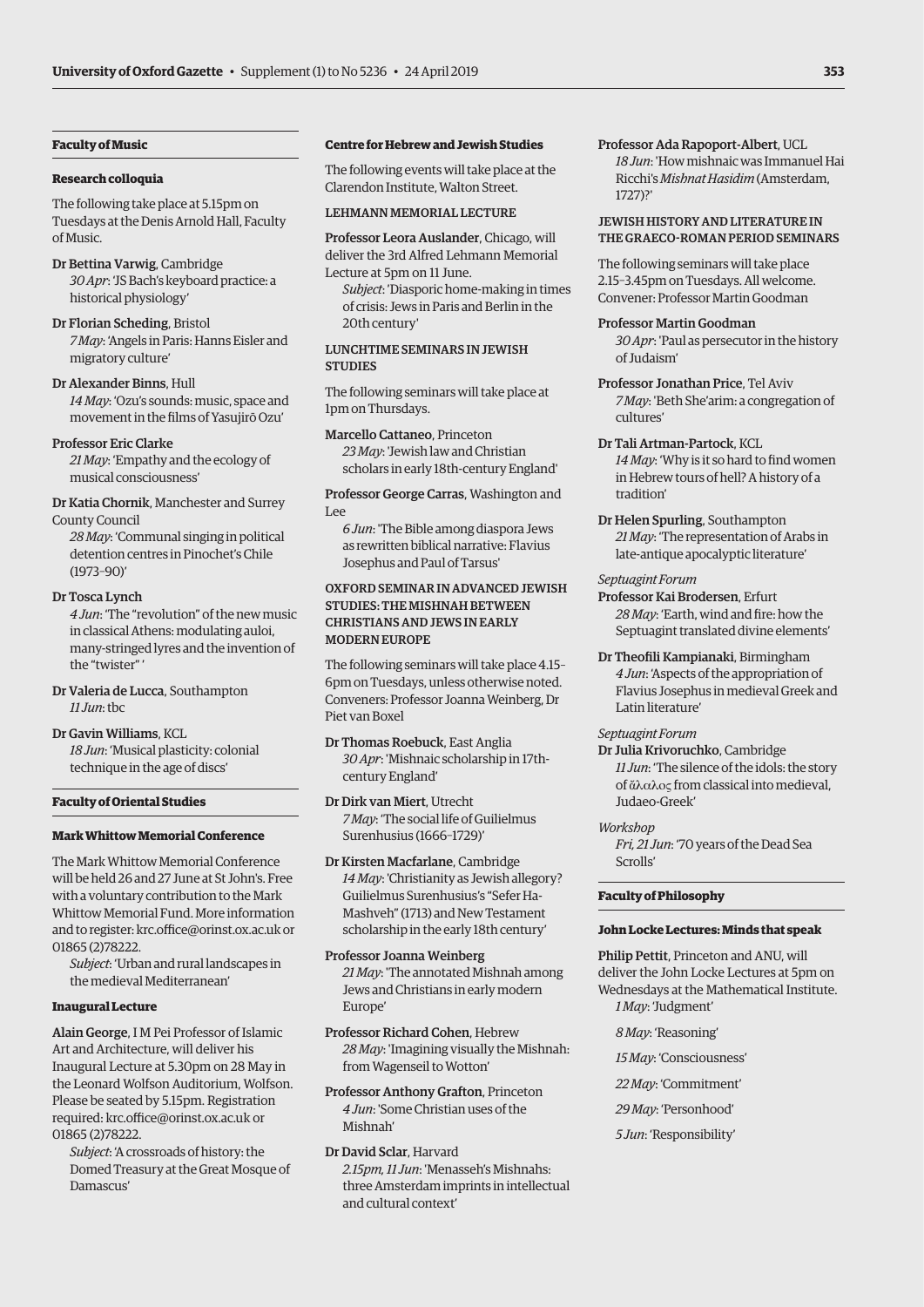# <span id="page-5-0"></span>**Faculty of Theology and Religion**

### **Christian ethics seminars**

The following seminars will take place at 4pm on Wednesdays in the South-West Lodgings, Christ Church, unless otherwise noted. Convener: Professor Nigel Biggar

# Professor Nigel Biggar

*1 May*: 'Compromise: what makes it bad?'

### Edward David

*8 May*: ' "To whom (or to what) does corporate religious liberty apply?" A Thomist and group-realist response'

### Sean Hagan, Georgetown

*2.30pm, 5 Jun*: 'Leading from the centre: why ethics matter for effective leaders'

# Professor Eric Patterson, Regent

*Tues, 11 Jun*: 'Just American wars: ethical dilemmas in US military history'

# Mathematical, Physical and Life Sciences

### **Department of Chemistry**

### **Organic chemistry and chemical biology research colloquia**

The following events will take place at 2pm in the Dyson Perrins Lecture Theatre, unless otherwise noted. Conveners: Dr Jim Thomson, Dr Paul Roberts

Professor Jonathan George, Adelaide *2 May*: 'Biomimetic synthesis of natural products'

### *Robert Robinson Memorial Lecture*

Professor Jacqueline Barton, Caltech *14 May, Physical and Theoretical Chemistry Laboratory Lecture Theatre*: 'DNA signalling'

*Robert Robinson Memorial Lecture* Professor Jacqueline Barton, Caltech *15 May*: 'DNA sensing with charge transport chemistry'

### **Theoretical chemistry seminars**

The following seminars will take place at 4.15pm on Mondays in the John Rowlinson Seminar Room. All welcome. Convener: Professor William Barford

Dr Garth Jones, East Anglia *29 Apr*: 'A theoretical toolbox for analysing vibronic features in ultrafast two-dimensional optical spectroscopy'

Professor Michael Bearpark, Imperial *13 May*: 'Computational photochemistry in action: charges, crossings and control'

### **Physical Chemistry Seminars**

The following seminars will be given at 2pm on Mondays, in the PTCL Lecture Theatre. All welcome. Conveners: Dr Brianna Heazlewood, Professor Mark Wilson

### Petr Dohnal, Czech Republic

*20 May*: 'Experimental studies of reactions of ions with electrons and molecules at astrophysically relevant conditions'

Professor John Plane, Leeds *3 Jun*: 'Impacts of cosmic dust in the earth's atmosphere'

### **Hinshelwood Lectures**

### SHEDDING NEW LIGHTS TO LIGHT-MATTER INTERACTIONS

Professor Jun Ye, Colorado, will deliver the Hinshelwood Lectures at 11.30am in the PTCL Main Lecture Theatre. Sponsored by Refeyn Ltd.

*Mon, 29 Apr*: General introduction: 'Control of light: frequency comb spectroscopy from IR to UXV'

*Tues, 30 Apr*: 'A quantum gas of polar molecules'

*Thurs, 2 May*: 'Quantum matter and atomic clocks'

*Tues, 7 May*: 'Search for the electron EDM using molecular ions'

### **Department of Earth Sciences**

### **Departmental seminars**

The following seminars will take place at noon on Fridays in the Lecture Theatre, Department of Earth Sciences, unless otherwise noted. More information: [www.](http://www.earth.ox.ac.uk/events) [earth.ox.ac.uk/events. Co](http://www.earth.ox.ac.uk/events)nveners: Professor Richard Katz, Dr Nick Tosca; administration: Jennifer Felsenberg

### Alex Liu, Cambridge

*3 May*: 'Resolving the Ediacaran enigma: tracking early animal evolution prior to the Cambrian Explosion'

### Professor Karen Heywood, East Anglia *10 May*: 'Oceanographic variability of the Amundsen Sea and its importance for Antarctic ice shelves'

# Professor Alex Halliday, Columbia

*17 May, Martin Wood Lecture Theatre*: 'The Origin of the Earth and Moon'

### Professor Juerg Matter, Southampton *24 May*: 'Greenhouse gas removal via rapid permanent carbon dioxide storage in basalt'

Dr Andrew Walker, Leeds *31 May*: 'Exploring the structure and dynamics of the lowermost mantle'

### Dr Kristin Bergmann, MIT

*7 Jun*: 'Climatic extremes at the dawn of animal life'

### Dr Elizabeth Harper, Cambridge *14 Jun*: 'Living brachiopods: pathetic remnants or fit for a modern world?'

Professor Claudio Faccenna, Roma Tre *21 Jun*: 'Topographic fingerprint of mantle dynamic'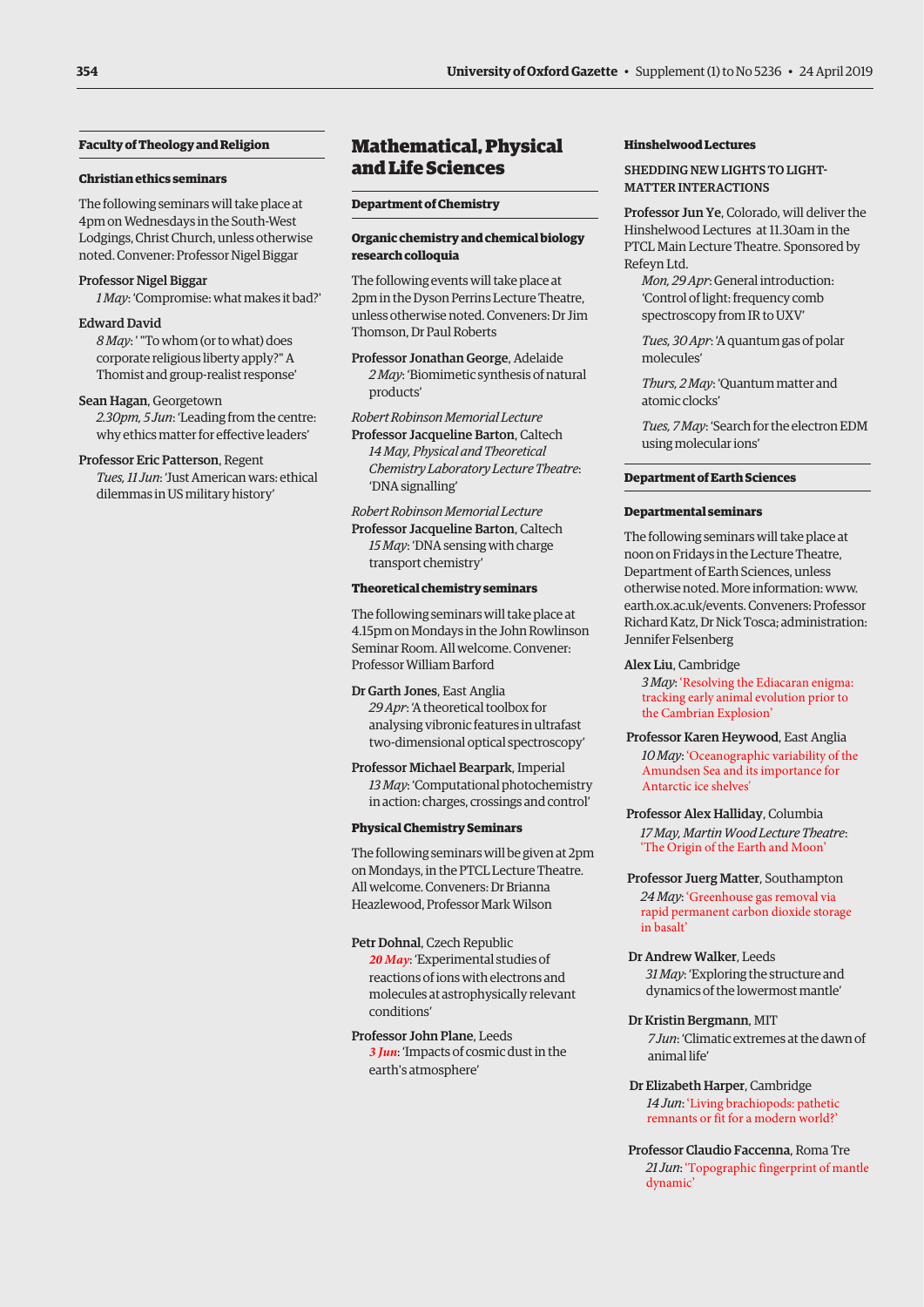# <span id="page-6-0"></span>**Department of Engineering Science**

### **Solid mechanics and materials engineering seminars**

The following seminars will take place at 2pm on Mondays in Lecture Theatre 1, Thom Building, unless otherwise noted. Convener: Professor A Cicirello

Professor Coen van Gulijk, Huddersfield *29 Apr*: 'Digital re-engineering safety management systems'

Professor Lisa Jackson, Loughborough *7 May*: 'Enhancing fuel cell performance understanding through failure modelling and health monitoring'

Professor Ezio Cadoni, Applied Sciences and Arts of Southern Switzerland

*13 May*: 'High strain rate behaviour of construction materials'

Professor Guglielmo Aglietti, Surrey Space Centre

*20 May*: 'The RemoveDebris mission development and in-orbit operations'

# Dr Elisa Mele, Loughborough *Tues, 28 May*: 'Materials with engineered porosity for biomedical applications'

Dr Andrea Barbarulo, Centrale Supelec *3 Jun*: 'Selective laser melting additive manufacturing: a dedicated numerical tool for a revolutionary fabrication process'

### Dr Perla Maiolino

*10 Jun*: 'Robots with a sense of touch'

Dr Thiago Ritto, Federal do Rio de Janeiro *17 Jun*: 'Uncertainties in the dynamical response and stability of mechanical systems: modelling, simulation and lab experiments'

### **Mathematical Institute**

### **Oxford Mathematics Public Lectures**

The following lectures will take place in the Mathematical Institute. To register: [external-relations@maths.ox.ac.uk.](external-relations@maths.ox.ac.uk)

**Professor Julia Wolf**, Cambridge *5pm, 30 Apr*: 'The power of randomness'

**Graham Farmelo**, Cambridge *5pm, 16 May*: 'The Universe speaks in numbers'

### **Marcus du Sautoy**

 *6pm, 29 May*: 'The creativity code: how AI is learning to write, paint and think'

### **Department of Physics**

### **Oxford physics colloquia series**

The following lectures will take place in the Martin Wood Lecture Theatre, Clarendon Laboratory. Open to all.

Professor Silke Weinfurtner, Nottingham *3.30pm, 3 May*: 'Analogue gravity simulators: what? so what? what now?'

*Halley Lecture* Professor Marc Kamionkowski, Johns **Hopkins** 

*5pm, 8 May*: 'Is dark matter made of black holes?'

### *10 May*: tbc

*60th Cherwell Simon Memorial Lecture*

Professor Elena Aprile, Columbia *4.30pm, 14 May*: 'The XENON project: at the forefront of dark matter direct detection'

Professor Karl Leo, TU Dresden and Fraunhofer-Institut für Photonische Mikrosysteme

*3.30pm, 17 May*: 'Organic semiconductors: from a lab curiosity to highly efficient devices'

### *18th Hintze Lecture*

Professor Jacqueline van Gorkom, Columbia

*5pm, 22 May*: 'The role of gas in galaxy evolution'

### **Theoretical particle physics seminars**

The following seminars will take place at 4.15pm on Thursdays in the Simpkins Lee Room, Department of Physics. Convener: Professor Subir Sarkar

Professor Swapan Chattopadhyay, Fermilab

*2 May*: 'MAGIS: atom interferometer for ultralight dark matter and primordial gravitational waves'

Dr James Drummond, Southampton *9 May*: 'Quantum gravity from conformal field theory'

Dr Max Hansen, CERN Geneva *23 May*: 'Lattice QCD and 3-particle decays of resonances'

Dr Maria Ubiali, Cambridge *30 May*: 'Can New Physics hide in the proton PDFs?'

Dr Simon Badger, IPPP Durham *6 Jun*: 'First look at 2-loop 5-gluon scattering in QCD'

Dr Jin U Kang, ICTP Trieste *13 Jun*: 'String-loop corrected effective action of type IIB orientifolds'

Professor Paolo Nason, Milano-Bicocca *20 Jun*: 'Renormalons and the top quark mass measurement'

# Medical Sciences

### **Sir William Dunn School of Pathology**

### **Seminars**

The following seminars will take place at 1pm on Fridays in the Medical Sciences Teaching Centre, unless otherwise noted.

Professor Ana Domingos *3 May*: tbc

Professor Awen Gallimore, Cardiff *2pm, 10 May*: tbc

Professor Frederic Barras, Centre National de la Recherche Scientifique *24 May*: tbc

Professor Benoit Kornmann *31 May*: tbc

### **Department of Pharmacology**

### **Pharmacology, anatomical neuropharmacology and drug discovery seminars**

The following seminars will take place at noon on Tuesdays in the Lecture Theatre, Department of Pharmacology, unless otherwise noted.

### Professor Anthony Albert, St George's.

Host: Professor Chris Garland *7 May*: 'Role of PIP2-binding protein MARCKS in regulating vascular contractility'

Professor Jonathan Sweedler, Illinois.

Host: Professor Nigel Emptage *Fri, 10 May*: 'Approaches for measuring the brain's chemistry a cell at a time'

### Dr Davor Pavlovic, Birmingham. Host:

Professor Ming Lei *14 May*: 'Regulation of intracellular sodium in the heart'

Professor Justin Mason, Imperial. Host: Professor Paolo Tammaro

*21 May*: 'Therapeutic vasculoprotection, autoimmune disease and premature atherosclerosis'

*14th David Smith Lecture*

Professor Hannah Monyer, Heidelberg.

Host: Professor Peter Somogyi *28 May*: 'Inhibition that's exciting in the brain'

Professor Giampietro Schiavo, UCL. Host: Dr Liliana Minichiello

*4 Jun*: 'Take the long way home: axonal transport, organelle dynamics and neurodegenerative diseases'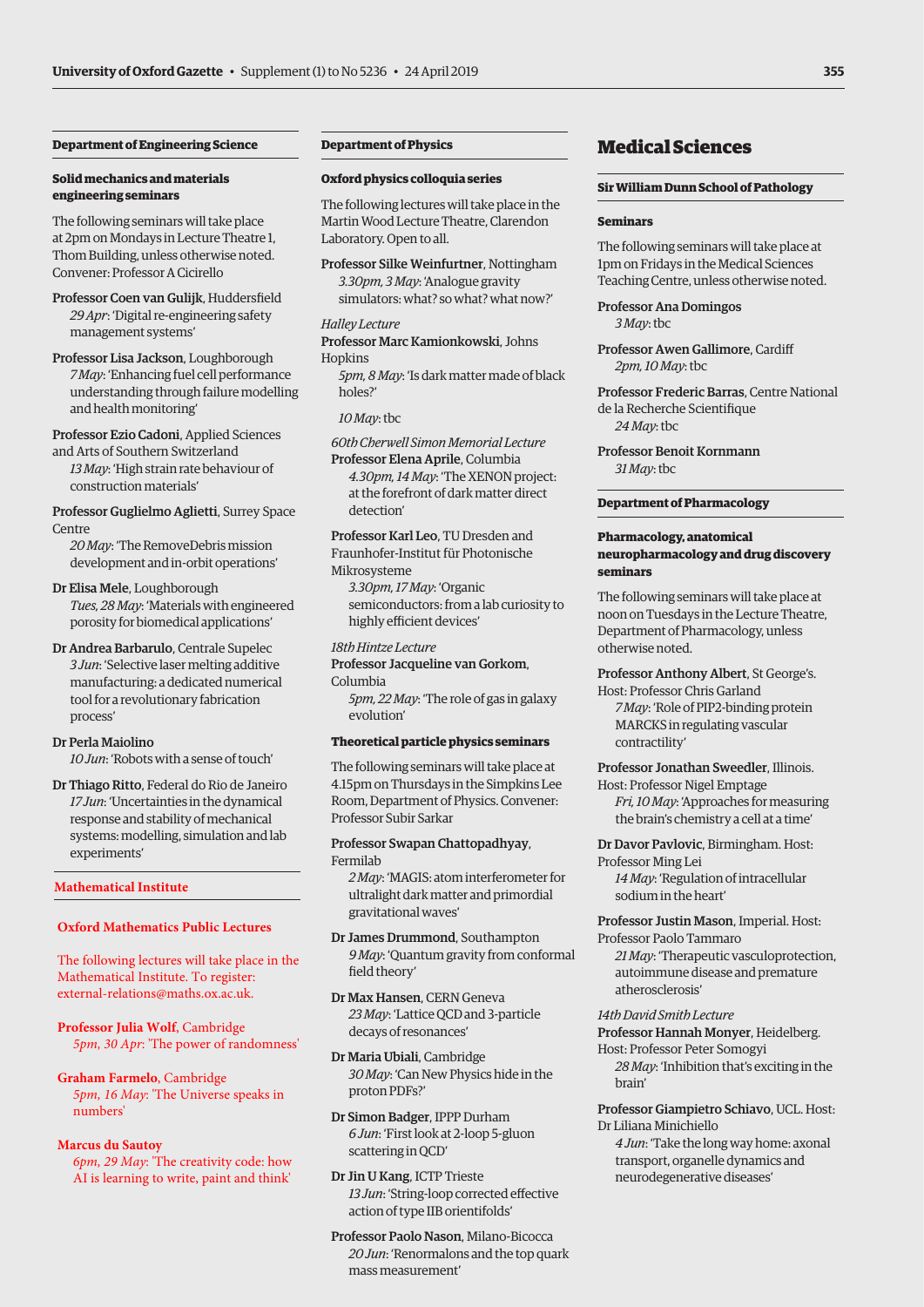Dr Jian Shi, Leeds. Host: Professor Paolo Tammaro

*11 Jun*: 'Activation and function of Piezo1 channels in endothelial cells: new way to interpret mechanic force in cardiovascular system'

Professor Michael Parnham, Fraunhofer Institute for Molecular Biology and Applied Ecology. Host: Professor Grant Churchill *18 Jun*: 'My life as a secondhand (repurposed) drug discoverer'

### Associate Professor Johanna Montgommery, Auckland. Host: Dr Rebecca Burton

*Thurs, 27 Jun*: 'Plasticity in the central and peripheral nervous systems and its role in disorders of the brain and heart'

# **Department of Physiology, Anatomy and Genetics**

The following events will take place in the Large Lecture Theatre, Sherrington Building. All welcome.

### **Hans Krebs Lecture**

Professor Jeffrey M Friedman, Rockefeller, will deliver the Hans Krebs Lecture at 4pm on 11 June. Host: Professor David Paterson *Subject*: 'Leptin and the endocrine control of food intake and metabolism'

### **Head of Department seminar series**

The following seminars will take place at 1pm on Fridays. Convener: Professor Kristine Krug

### Professor Dr Mehmet Fatih Yanik, ETH

Zurich. Host: Cortex Club *3 May*: 'Engineering brain activity patterns for therapeutics of disorders'

### Professor Jacqueline Gottlieb, Columbia.

Host: Professor Kristine Krug *10 May*: 'Neural mechanisms of information sampling in humans and non-human primates'

### Professor Dr med Katrin Amunts,

Forschungszentrum Jülich. Host: Professor Kristine Krug

*17 May*: 'Next generation brain maps – concepts, challenges, collaboration'

Professor Gareth Leng, Edinburgh. Host: Professor John Morris

*24 May*: 'The heart of the brain: the hypothalamus and its hormones'

# Professor Malcolm Logan, KCL. Host: Dr Duncan Sparrow

*7 Jun*: 'Roles for Tbx5 in limb bud initiation and morphogenesis of limb tissues'

# **Nuffield Department of Population Health**

### **Sir Richard Doll Seminars in Public Health and Epidemiology**

The following seminars will take place at 1pm on Tuesdays in Seminar rooms 0 and 1, Big Data Institute. More information: [www.](http://www.ndph.ox.ac.uk/rdseminars) [ndph.ox.ac.uk/rdseminars. Al](http://www.ndph.ox.ac.uk/rdseminars)l welcome. Conveners: Dr Julie Schmidt, Professor David Preiss, Louisa Gnatiuc

Professor David Leon, LSHTM *7 May*: 'Life expectancy and cardiovascular disease in Russia. New insights and outstanding issues'

Professor Kazem Rahimi *14 May*: 'Intensive blood pressure lowering in multimorbid patients: too much of a good thing?'

Professor Caroline Relton, Bristol *21 May*: 'DNA methylation and disease risk'

Zoe Mullan, Lancet Global Health *28 May*: 'Are journals an endangered species?'

Professor Hazel Inskip, Southampton *4 Jun*: 'Preconception health: what, why, how, when and for whom?'

Dr George Busby and Isaac Ghinai *11 Jun*: 'The Mobile Malaria Project'

### Professor Emanuele Di Angelantonio, Cambridge

*18 Jun*: 'Some contemporary insights into cardio-vascular risk'

### **National Perinatal Epidemiology Unit**

# SEMINARS IN MATERNAL AND INFANT HEALTH AND CARE

Professor Ian Jones, Cardiff, will lecture at 10.30am on 7 May in seminar room LG0, Big Data Institute. All welcome. Convener: Dr Goher Ayman

*Subject*: 'Postpartum psychosis and bipolar disorder – who's at high risk?'

### **Department of Psychiatry**

### **Meetings**

The following lectures will take place at 9.30am on Tuesdays in the Seminar Room, Department of Psychiatry, Warneford Hospital. Security badges to be worn to all lectures.

### Professor Lucy Bowes

*30 Apr*: 'Can virtual reality help teenagers who have experienced bullying?'

Professor Anne Duffy, Queen's Canada *7 May*: 'Advancing risk prediction and early identification of mood disorders in young people: longitudinal studies of high-risk offspring and first-year university students'

Professor Oliver Howes, KCL *14 May*: 'What the biology tells us about how to go beyond D2 receptor blockade to treat psychosis'

Professor Joanna Neill, Manchester *28 May*: 'Animal models for drug discovery in schizophrenia: promises and pitfalls'

Fiona Gaughran, KCL *4 Jun*: 'Physical health in people with psychosis'

- Dr Michael Eriksen Benros, Copenhagen *11 Jun*: 'Infections and inflammation as possible causes of severe mental disorders – paving the way for new treatment targets'
- Professor Julia Hippisley-Cox *18 Jun*: 'QResearch Oxford Data Linkage Project – new opportunities for collaborative research'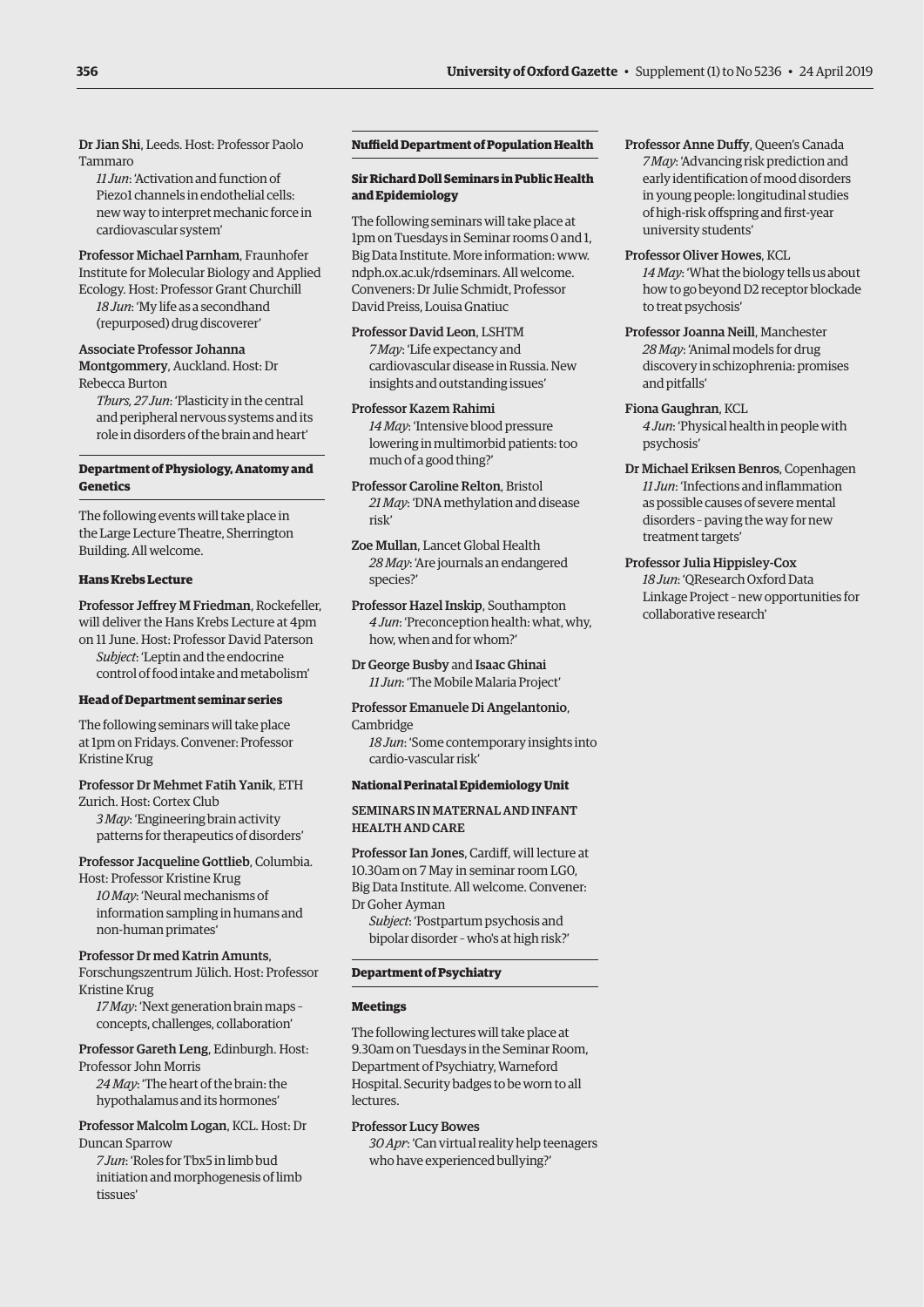# <span id="page-8-0"></span>Social Sciences

### **School of Anthropology and Museum Ethnography**

### **ISCA departmental seminar series**

The following seminars will take place at 3.15pm on Fridays in the Lecture Room, 64 Banbury Road. Conveners: Dr O Owen, Dr G Angel, Dr A Gutierrez-Garza, Dr I Zharkevich

Nicholas Thomas, Cambridge *10 May*: tbc

Thomas Grisaffi, Reading *17 May*: 'To lead by obeying: how coca growers' struggle for radical democracy became institutionalised'

Jonathan Westaway, Central Lancashire *24 May*: 'Bodies of ice: Mount Everest as a mortuary landscape'

Rudi Gaudio, SUNY at Purchase *31 May*: 'Infrastructures of desire: Eros and urbanism in Nigeria's capital'

### Miranda Johansson

*7 Jun*: 'Taxes as a route to independence from the state: rejecting a fiscal model of reciprocity in peri-urban Bolivia'

### **Marett Memorial Lecture**

Professor Richard Fardon, Emeritus Professor, SOAS, will deliver the 2019 Marett Memorial Lecture at 5pm on 3 May in the Fitzhugh Auditorium, Exeter. Convened in association with Exeter. *Subject*: 'African red – African blue:

ethnography, history and comparison'

### **Mary Douglas Memorial Lecture**

Professor Christopher Flood will deliver the 2019 Mary Douglas Memorial Lecture at 6pm on 22 May in the Mary Ogilvie Lecture Theatre, St Anne's. Registration [required: https://mary-douglas-memorial](https://mary-douglas-memorial-lecture-2019.eventbrite.co.uk)lecture-2019.eventbrite.co.uk. Convened in association with the Department of Anthropology, UCL, the Royal Anthropological Institute and St Anne's.

*Subject*: 'Playing the numbers game in the UK's public expenditure world: where Goodhart's Law meets Douglas's Law'

### **Dasturzada Dr Jal Pavry Memorial Lecture**

Tanya Marie Luhrmann, Stanford, will deliver the 2019 Dasturzada Dr Jal Pavry Memorial Lecture at 5pm on 21 May in the Old Library, All Souls. Convener: Professor D Gellner

*Subject*: 'Mind and spirit: how the way people think about thinking affects the way people experience God'

### **Anthropology Research Group at Oxford on Eastern Medicines and Religions (ARGO-EMR)**

### ONGOING PROJECTS

The following seminars will take place at 5pm on Wednesdays in the Pauling Centre, 58a Banbury Road. Convener: Professor E Hsu

### Hyunkoo Kim

*1 May*: 'Learning Sasang Constitutional Medicine (SCM): the making of "constitutions" in a standardised setting'

Chenxue Jiang, Nanjing University of Chinese Medicine

*8 May*: 'Chinese translation of *The Transmission of Chinese Medicine*: a study of thick translation strategies for Chinese medicine'

### Yuko Otake, Tokyo

*22 May*: 'Judo as therapy for the everyday and in emergency settings: case studies from Japan'

Xin Sun, Beijing University of Chinese Medicine

*29 May*: 'Classical formulae containing *qinghao* in pre-modern Chinese formularies: a data-mining study'

### **Primate conversations seminar series**

The following seminars will take place at 4pm in the Lecture Room, 64 Banbury Road, unless otherwise noted. Convener: Dr S Carvalho

Primates and popcorn film screening *8 May*: *Jane* (2017, 90 mins)

Bernard Wood, George Washington *15 May*: 'Are we asking questions that can be addressed scientifically?'

Ashley Hammond, American Museum of Natural History *20 May*: 'Hominin hips: the old and the

new'

Robert Seyfarth, Pennsylvania *1pm, 24 May*: 'Social cognition'

Crickette Sanz, Washington in St Louis and Goualougo Triangle Ape Project

*3 Jun*: 'Intraspecific behavioural variation in chimpanzees'

# **Language and anthropology seminar series**

The following seminars will take place at 11am on Thursdays in the New Seminar Room, 51 Banbury Road. Conveners: Professor E Hsu, Professor D Zeitlyn

Johanna Woydack, Vienna University of Economics and Business

*2 May*: 'London calling – a linguistic ethnography of a multilingual call centre'

### Felice Wyndham

*16 May*: 'Names and the world: conceptual transaction zones in time and place'

### Helena Webb

*30 May*: 'Using video data to explore healthcare practitioner–patient interaction'

# **Unit for Biocultural Variation and Obesity (UBVO) seminar series**

# MATERIALITIES OF FOOD AND EATING

The following seminars will take place at 61 Banbury Road. Conveners: Professor S Ulijaszek, Dr K Eli

# Karin Eli, Warwick, and Anna Lavis,

Birmingham

*2.30pm, 30 Apr*: 'Materialities of eating disorders' and 'Materialities of anorexia '

Barny Haughton, Square Food Foundation, Bristol

*1pm, 9 May*: 'Materialities of food education: practice, research and policy'

Amandine Grace, Liverpool, and Tess Bird, Wesleyan

*noon, 16 May*: 'Rights-based approaches to the regulation of food marketing' and 'What's in the fridge? The everyday materiality of health and wellbeing'

### **Workshop**

A workshop will take place 8.30am–6.30pm on 25 June in Seminar Room 2, Wolfson. Free but registration required. Email full name and affiliation[: theresia.hofer@bristol.](mailto:theresia.hofer@bristol.ac.uk) [ac.uk](mailto:theresia.hofer@bristol.ac.uk) or [elisabeth.hsu@anthro.ox.ac.uk. BS](mailto:elisabeth.hsu@anthro.ox.ac.uk)L interpreted and wheelchair accessible. For access requirements, contact conveners. Conveners: Dr T Hofer, Professor E Hsu

*Subject*: 'Gesture, body and language in Tibet and the Himalayas'

### **Public film screening**

A public film screening will take place at 6.30pm on 25 June in the Leonard Wolfson Auditorium, Wolfson. Features English subtitles; venue wheelchair accessible. Conveners: Dr T Hofer, Professor E Hsu *Film*: *Ishaare – Gestures and Signs in Mumbai*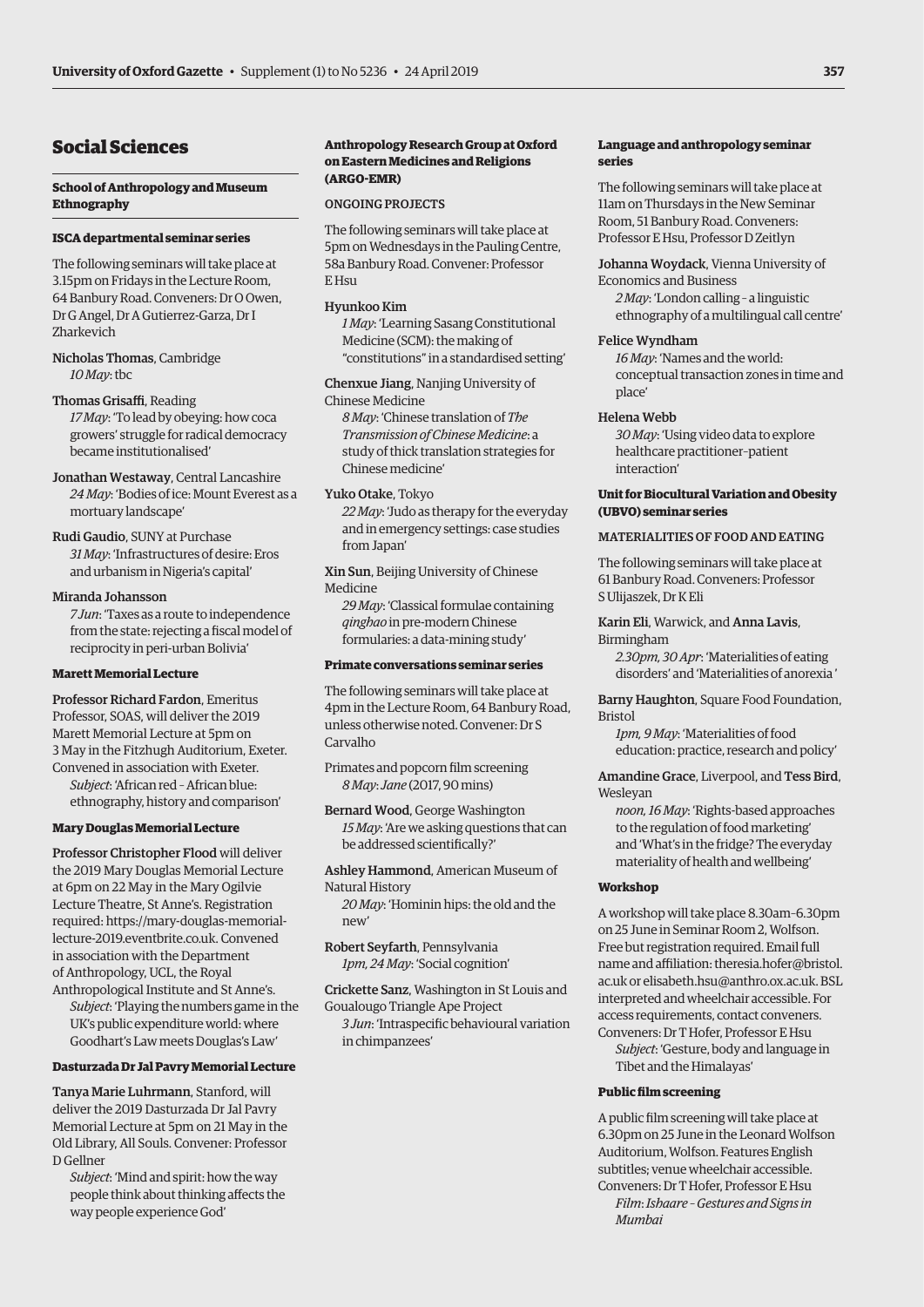# **Evans-Pritchard Lectures**

### THE OUTSIDE: MIGRATION AS LIFE IN **MOROCCO**

Dr Alice Elliot, Goldsmiths, will deliver the 2019 Evans-Pritchard Lectures at 5pm on Thursdays in the Old Library, All Souls. *16 May*: 'The Mediterranean atlas'

*23 May*: 'Scattered kinship'

*30 May*: 'Beautiful futures'

*6 Jun*: 'The gender of the crossing'

### **Radhakrishnan Memorial Lectures**

### MUGHAL KINGSHIP AND OATHS OF PEACE (*SUHL*) IN ISLAM

Azfar Moin, Texas, will deliver the 2019 Radhakrishnan Memorial Lectures at 5pm on Wednesdays in the Old Library, All Souls.

*22 May*: 'Total peace (*sulh-i kull*): a Mughal solution to a biblical problem'

*29 May*: 'The Caliph's body: a relic of peace'

*5 Jun*: 'In God's name: the first oath of peace (*sulh*) in Islam'

### **Saïd Business School**

The following events will take place at the Saïd Business School.

### **Kim B Clark Fellowship event**

George Serafeim, Harvard Business School, will be in conversation with Colin Mayer at 5.45pm on 2 May. Registration required: [https://kbcfellowshiptalk-georgeserafeim.](https://kbcfellowshiptalk-georgeserafeim.eventbrite.com) eventbrite.com.

*Subject*: 'Reimagining capitalism'

### **FAME finance seminars**

The following seminars will take place at 12.15pm in the Boardroom. More information and to register: www.sbs.ox.ac. [uk/research/research-areas/finance/events/](www.sbs.ox.ac.uk/research/research-areas/finance/events/finance-seminars) finance-seminars.

*23 Apr*: David Yermack, NYU

*25 Apr*: İrem Güçeri

*30 Apr*: Efraim Benmelech, Northwestern

*2 May*: Matti Keloharju, Aalto

*9 May*: Paul Gompers, Harvard

*21 May*: Lukas Kremens, LSE

*28 May*: Juhani Linnainmaa, USC

*30 May*: Christopher Palmer, MIT

*6 Jun*: Manju Puri, Duke

*11 Jun*: Catherine Casamatta, TSE

*18 Jun*: Edika Quispe-Torreblanca

### **Art at Oxford Saïd**

Freya Stewart, Fine Art Group, will lecture at 5.45pm on 9 May. Registration required: [https://said\\_art\\_freyastewart.eventbrite.](https://said_art_freyastewart.eventbrite.com) com.

*Subject*: 'Mysteries of art-secured financing'

### **Department of Education**

## **Quantitative Methods Hub**

The following seminars will take place at 12.45pm on Mondays in Seminar Room D. Convener: Dr J McGrane

### Dr Per Engzell

*29 Apr*: 'Opportunity begets merit: mobility and heritability in education'

Dr Edward Wolfe, ETS *13 May*: 'Two studies of the rating process'

Dr Kit Double

*20 May*: 'A practical guide to performing meta-analyses in educational research'

Aiden Loe, Cambridge *3 Jun*: 'Is it possible to use AI technologies to create educational questions?'

Dr Nadia Siddiqui, Durham *10 Jun*: 'Understanding inequalities in education using large datasets'

Professor Daniel Muijs, Ofsted *17 Jun*: 'What can('t) we learn from lesson observation?'

# **Future directions in teacher education research, practice and policy seminar series**

The following seminars will take place at 5pm on Mondays at the Department of Education, unless otherwise noted. More [information and to register: www.education.](www.education.ox.ac.uk/future-directions-in-TE) ox.ac.uk/future-directions-in-TE.

Professor Gabriel Stylianides, Dr Ian Thompson, Dr Katharine Burn, Dr Jenni Ingram, Dr Ann Childs, Trevor Mutton, and Alexandra Haydon, Castle School, Thornbury

*29 Apr*: 'Classroom-based interventions across subject areas: research to understand what works in education'

*Oxford Education Society Annual Lecture*  Laureate Professor Jennifer Gore, Newcastle Australia; Dame Alison Peacock, Chartered College of Teaching; Martin Mills, UCL; and Trevor Mutton

*Fri, 10 May, Sultan Nazrin Shah Centre Auditorium, Worcester*: 'The quest for better teaching'

# Emeritus Professor John Furlong

*13 May*: 'Making change happen – the reform of initial teacher education in Wales'

### Professor Maria Teresa Tatto, Arizona State

*20 May*: 'Comparative teacher education research: global perspectives in teacher education past, present and future'

### Professor Diane Mayer

*3 Jun*: 'The connections and disconnections in teacher education policy, research and practice: future research directions'

Professor Auli Toom, Helsinki *10 Jun*: 'What are teachers' professional competencies?'

Professor Alis Oancea

*17 Jun*: 'Building research capacity in teacher education'

# **Oxford Department of International Development (Queen Elizabeth House)**

### **Olof Palme Lecture**

Professor Sabelo J Ndlovu-Gatsheni, South Africa, will deliver the 2019 Olof Palme Lecture at 5.30pm on 17 May in the Leonard Wolfson Auditorium, Wolfson. Registration required: [https://](https://olof_palme_2019.eventbrite.co.uk) [olof\\_palme\\_2019.eventbrite.co.uk.](https://olof_palme_2019.eventbrite.co.uk)

*Subject*: 'The cognitive empire: struggles for cognitive justice and global peace'

# **Oxford Poverty and Human Development Initiative (OPHI) Seminars**

The following seminars will be given at Department of International Development, Queen Elizabeth House.

Professor Yexin Zhou, Beijing Normal *5pm, 7 May, Seminar Room 2*: 'Parental absence and preference development in left-behind children: an experimental study in rural China'

Dr Maria Ana Lugo and Dr Dean Jolliffe, World Bank

*4pm, 14 May, Seminar Room 3*: 'Poverty and shared prosperity 2018: piecing together the poverty puzzle'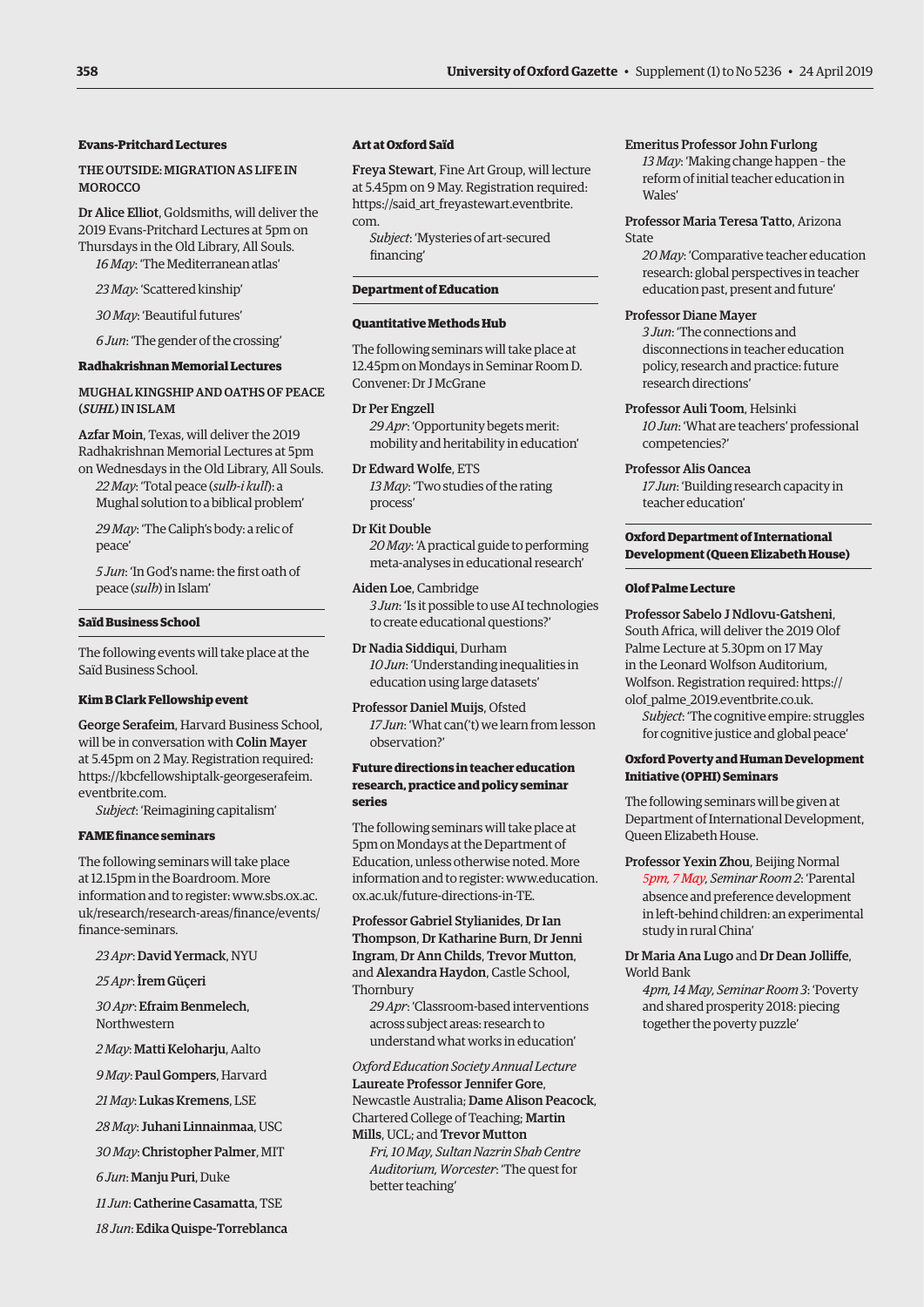### **Faculty of Law**

# **Public International Law Discussion Group**

The following events will take place at 12.30pm on Thursdays in the Old Library, All Souls. Conveners: Sachintha Dias Mudalige, Eirini Fasia

Dr Vladyslav Lanovoy, International Court of Justice

*2 May*: 'Due diligence: an obligation under international law?'

Professor Susan Marks, LSE *9 May*: 'Three liberty trees'

### Dr Mavluda Sottorova, Liverpool

*16 May*: 'Do developing countries really benefit from investment treaties? The impact of international investment law on national governance'

Dr Taylor St John, Pluricourts *23 May*: The rise of investor–state arbitration: rethinking key moments'

### **OIPRC Invited Speaker Series**

Nari Lee, Hanken School of Economics, Helsinki, will lecture at 5.15pm on 9 May in the Dorfman Room, St Peter's. Open to all. Please report to the Porter's Lodge on arrival for directions. Refreshments provided. Enquiries: [jennifer.hassan@law.ox.ac.uk.](mailto:jennifer.hassan@law.ox.ac.uk)  Conveners: Dev Gangjee, Robert Pitkethly

*Subject*: 'Third party liability in patents and trade secrets'

### **Department of Politics and International Relations**

### **Bingham Lecture in Constitutional Studies**

Professor Philip Norton, Lord Norton of Louth, will deliver the Bingham Lecture in Constitutional Studies at 5.30pm on 16 May in the Lecture Theatre, Manor Road Building.

*Subject*: 'Is the House of Commons too powerful?'

# **Department of Social Policy and Intervention**

### **Colloquia**

The following colloquia will take place at 10am on Thursdays in the Violet Butler Room, Department of Social Policy and Intervention. Convener: Professor J Barlow

Dr Tony Fahey and Megan Curran, UCD *2 May*: 'Large family, poor family? Household incomes and child poverty in large families in the US, UK and Ireland'

Fran Bennett and Dr Rachel Bray *16 May*: 'Poverty in all its dimensions: participatory research with a social movement'

### Professor Lucie Cluver

*30 May*: 'Accelerating achievement for Africa's adolescents: the GCRF Hub'

### Dr Ben Chrisinger

*6 Jun*: 'Street sense: capturing how cities make us feel'

### **Centre for Socio-legal Studies**

The following events will take place in the Manor Road Building.

### **Annual Socio-Legal Lecture**

Professor Lauren Edelman, California at Berkeley, will deliver the Annual Socio-Legal Lecture at 6pm on 11 June in Seminar Room C. *Subject*: tbc

# **Socio-legal lecture**

Professor Richard L Abel, UCLA Law, will lecture at 5pm on 7 May in Seminar Room C. *Subject*: 'Law's wars, law's trials'

### **Socio-legal discussion group**

The following seminars will take place at 12.30pm on Thursdays in Seminar Room E. Conveners: Philip Williams, Luke Svasti

Professor Rafael Queiroz, São Paulo *2 May*: 'Private archives in court research'

Dr Friso Jansen, Birmingham *9 May*: 'The normativity of medical guidelines and their use by medical tribunals in the Netherlands and England'

Professor Susan Block-Lieb, Fordham *16 May*: 'A common law warranty for consumer financial courts'

Dr Janice Gray, UNSW *23 May*: 'Happiness, housing and the law'

Professor Kiyoshi Hasegawa, Tokyo Metropolitan *30 May*: 'Different forms of exclusion of

the homeless in Japan'

Dr Florence Seemungal, West Indies Open Campus

*6 Jun*: 'Social foundations of Anglophone Caribbean constitutions: impact on the implementation of the death penalty in the Caribbean and impediments towards abolition'

### Fatima Ahdash, LSE

*13 Jun*: 'The recent interaction between family law and counter-terrorism: examining the radicalisation cases in the family courts'

### Birsha Ohdedar, SOAS

*20 Jun*: 'Human rights and climate (in)justices: examining the role of law and policy in vulnerable coastal areas of the Global South'

### **Regulation Discussion Group**

The following seminars will take place at 1pm on Tuesdays in Seminar Room D, unless otherwise noted. Conveners: Bettina Lange, Marcus Moore

### Professor Colin Scott, UCD

*Thurs, 16 May*: 'Ranking and regulating: markets and hierarchies in the governance of higher education today'

### Dr Mark Flear, Belfast

*21 May*: 'Expectations, visions and imaginaries in the regulation and legitimation of health research and technologies: regulating or regulatory futures?'

### Marcus Moore

*28 May*: 'The past, present and future of law reform in Canada'

### **Department of Sociology**

### **Weekly seminars**

The following seminars will take place at 12.45pm on Mondays in the Lecture Theatre, Department of Sociology (entrance on Tidmarsh Lane). All welcome. Convener: Professor Christiaan Monden

Dr Stella Chatzitheochari, Warwick *29 Apr*: 'Adolescent disability and educational attainment'

### Dr Elisabeth Garratt and **Dr Jan Flaherty**

*13 May*: 'Homeless in Oxford: some practical reflections on undertaking sensitive qualitative research'

### Dr Sam Friedman, LSE

*20 May*: 'The class ceiling: why it pays to be privileged'

- Dr Amanda Hughes, Bristol *3 Jun*: 'Genetic instruments in health inequalities research: examples from the UK Household Longitudinal Study (UKHLS) and Avon Longitudinal Study of Parents and Children (ALSPAC)'
- Dr Rose Lindsey, Southampton *10 Jun*: 'Using Mass Observation Project writing to investigate continuity and change in voluntary action: 1981–2012'
- Professor Wouter Poortinga, Cardiff *17 Jun*: 'Public perceptions and engagement with climate change'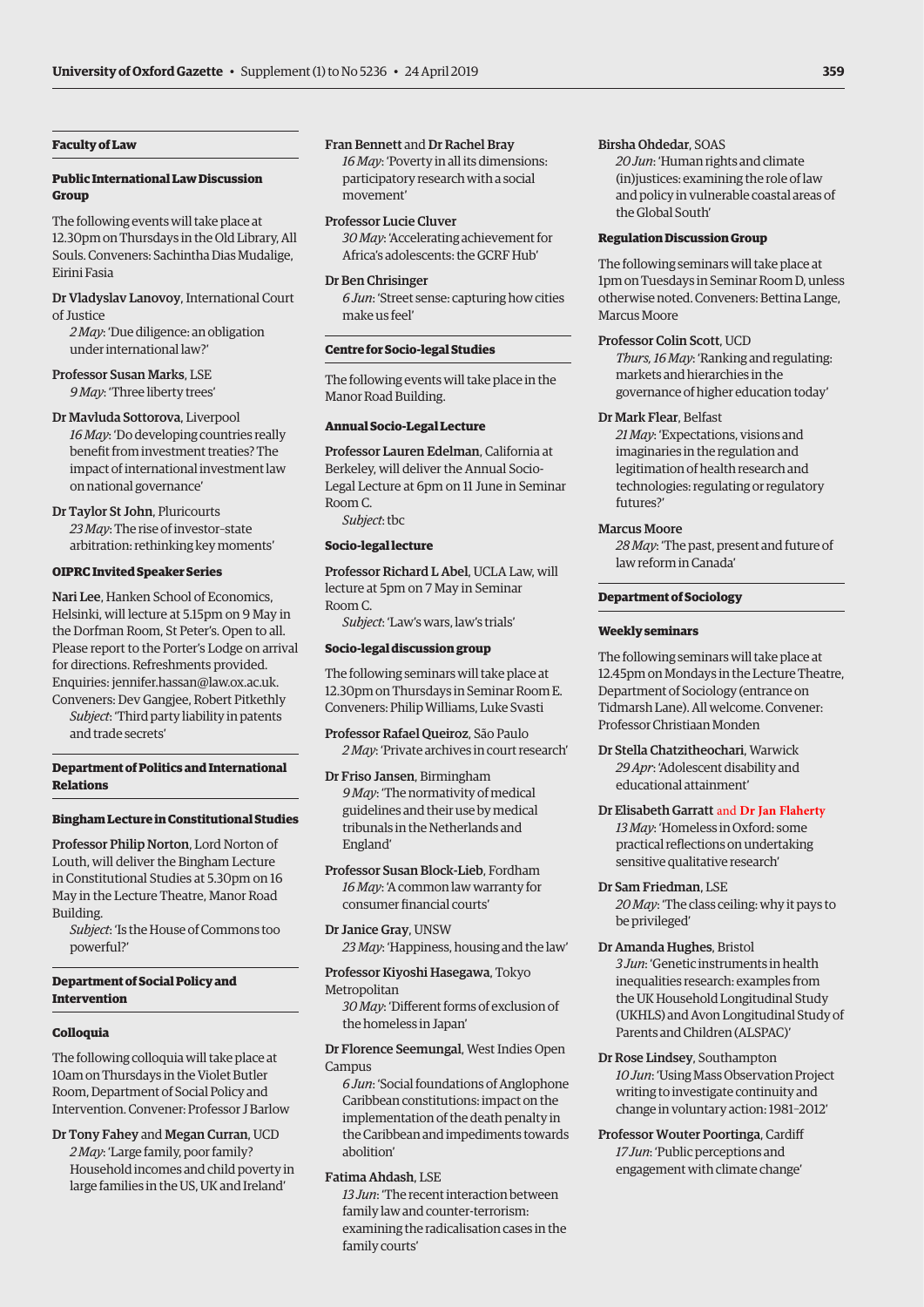# <span id="page-11-0"></span>Institutes, Centres and Museums

### **Ashmolean Museum**

### **Research seminars**

The following seminars will take place 1–2pm on Thursdays in the Headley Lecture Theatre, Ashmolean Museum. Convener: Dr Shailendra Bhandare

### Dr Matthew Landrus and Professor Martin Kemp

*9 May*: 'Inventing Leonardo, 500 years on' and 'What did Leonardo look like; and does it matter?'

### Ms Alexandra Greathead

*23 May*: 'Raphael's drawings: a conservator's view of 40 works from the Ashmolean Museum collection'

### Dr Julian Baker

*13 Jun*: 'DM Metcalf: medieval Greek coins in context'

### **Bodleian Libraries**

The following events will take place in the Weston Lecture Theatre, Weston Library, unless otherwise noted. Free and all welcome, but places are limited and [registration recommended: www.bodleian.](www.bodleian.ox.ac.uk/whatson) ox.ac.uk/whatson.

### **Lyell Lectures 2019: Libraries and books in medieval England. The role of libraries in a changing book economy**

Professor Richard Sharpe will deliver the Lyell Lectures at 5pm on the following days. Registration not required.

*30 Apr*: 'Medieval libraries of Great Britain' (Drinks reception follows in Blackwell Hall, Weston Library)

*2 May*: 'English medieval library catalogues'

*7 May*: 'Library books and personal books'

*9 May*: 'Turnover in libraries'

*14 May*: 'Growth, competition, stability, loss, renewal'

*16 May*: 'Decay and closure of libraries'

### **Lectures**

The following lectures will take place at 1pm.

Professor Matthew Reynolds *25 Apr*: 'The paradox of translation'

Professor Katrin Kohl *8 May*: 'Translating multilingual Britain'

### Professor Martin Maiden

*22 May*: 'The life and times of a dying language: the story of Istro-Romanian and its speakers'

### Professor Steven Balbus

*27 Jun*: 'Seeing the unseen: how do astronomers perceive the universe in the 21st century?'

# Dr Matthew Landrus

*25 Jul*: 'Thinking of Leonardo da Vinci, 500 years on'

### **Seminar series: The Greek book: from papyrus to print**

The following events will take place at 2.15pm on Tuesdays in the Horton Room. Registration: [geri.dellaroccadecandal@](mailto:geri.dellaroccadecandal@gmail.com) [gmail.com](mailto:geri.dellaroccadecandal@gmail.com). If you do not have a University card, please report to the Parks Road entrance of the Weston Library at least 15 minutes before the seminar. Conveners: Nigel Wilson, Geri Della Rocca de Candal

### Nigel Wilson

*14 May*: 'Early and medieval Greek manuscripts'

# David Speranzi

*21 May*: 'Renaissance Greek manuscripts'

Geri Della Rocca de Candal *28 May*: 'Early-printed Greek books (15th century)'

# Nicolas Barker

*4 Jun*: 'Later Greek typography (from Aldus to the 17th century)'

### Anna Gialdini

*11 Jun*: 'Greek bindings and their imitations'

### **Oxford University China Centre**

### **Seminars**

The following seminars, jointly organised with the Oxford School of Global and Area Studies and Faculty of Oriental Studies, will take place at 5pm on Thursdays in the Lecture Theatre, China Centre. All welcome.

Dr Nathan Woolley, Glasgow *2 May*: 'Creative compilations: shifting content in popular print culture in late imperial China'

Professor Scott Cook, Yale–NUS *9 May*: 'Conversations with Confucius: new views on history, authenticity and humanity in recently unearthed manuscripts'

# Professor Adam Schwartz, Hong Kong Baptist

*16 May*: 'Happiness in Henan, *c*1200 BC: a study of the divination coda kan 侃in the Huayuanzhuang East Oracle Bone inscriptions'

Dr Monique Chu, Southampton *23 May*: 'Problematic sovereignty on China's periphery: a case study of post-1997 Hong Kong'

Professor Wu Ka-ming, Chinese University of Hong Kong

*30 May*: 'Making the vigilant citizens: gender and surveillance in China'

# Professor Vivienne Bath, Sydney *6 Jun*: 'National security, free trade agreements and investment – the case of China' (co-sponsored with the Oxford Chinese Law Discussion Group)

# Dr Wang Yiming, Bristol

*13 Jun*: 'Unpacking farmers' cognition of land usufruct in China's urban periphery: a behavioural institutionalist perspective'

# Dr Françoise Bottero, Ecole des Hautes

Etudes en Sciences Sociales *20 Jun*: 'The *Qièyùn* manuscripts before the emergence of the *Guăngyùn* dictionary'

# **Oxford Centre for Hebrew and Jewish Studies**

# **David Patterson Lectures**

The following lectures will take place 6–7.15pm on Mondays at the Oxford Centre for Hebrew and Jewish Studies, Clarendon Institute, Walton Street, unless otherwise noted.

- Dr Kirsten Macfarlane, Cambridge *29 Apr*: 'An English Hebraist, an Ottoman Rabbi and the unlikely story of the first Hebrew books printed in Amsterdam  $(1605-6)'$
- Professor Jonathan Price, Tel Aviv *6 May*: 'Ancient synagogues in Judaea/ Palaestina: community and language'
- Dr Nadav Berman Shifman, Yale *13 May*: 'Jewish traditionality and classical American pragmatism: venturing beyond the Atlantic wall'
- Dr Dirk van Miert, Utrecht *20 May*: 'There was no Hebrew republic of letters: Christian Hebraism, conceptual history and theory of citizenship'
- Professor Shmuel Feiner, Bar Ilan *27 May* : 'The year 1700 and the birth of the Jewish 18th century'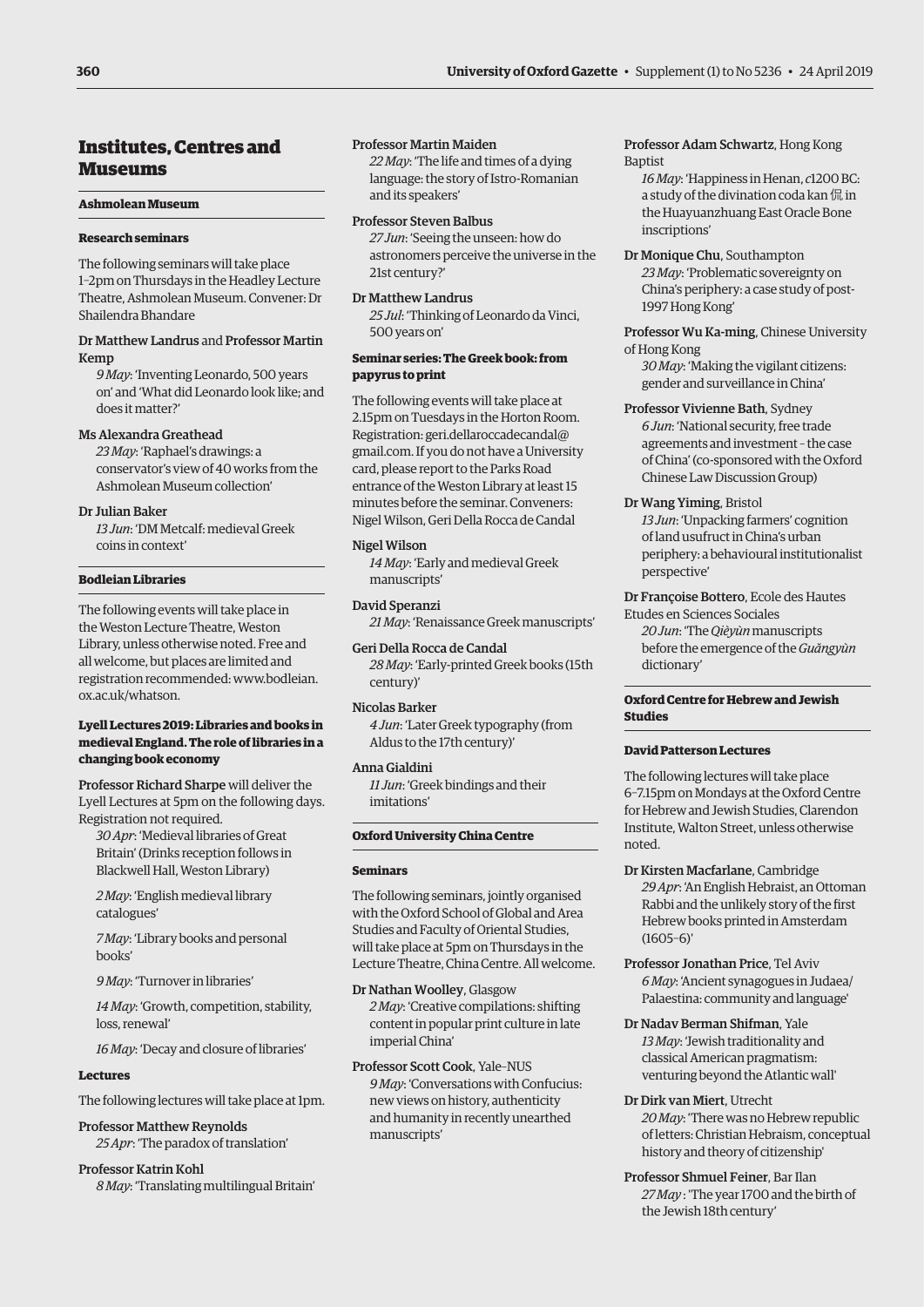### Professor Derek Penslar, Harvard

*5pm, 3 Jun*: 'What's love got to do with it? The emotional language of early Zionism'

Dr David Sclar, Harvard

*17 Jun*: 'Moses Hayim Luzzatto's pietistic confraternity in 18th-century Padua'

### **History of Science Museum**

### **Evening lectures**

The following lectures will take place at 6pm on Thursdays in the Basement Gallery, History of Science Museum. Tickets: £7. [Registration required: www.bit.ly/hsm](www.bit.ly/hsm-tickets)tickets.

Professor Graham Machin, National Physical Laboratory

*23 May*: 'Redefining measurement'

Stephen Burt, Reading *27 Jun*: '250 years of weather in Oxford'

# **International Gender Studies Centre at Lady Margaret Hall**

### **Seminar series**

The following seminars take place at 2pm on Thursdays at Lady Margaret Hall. Conveners: Dr Mar, Sian Crisp, Dr Anne Coles

### Shirley Ardener, Dr Lidia Sciama and Professor Judith Okely

*2 May, Talbot Hall*: 'The 40-year history of International Gender Studies, at the University of Oxford and beyond'

Dr Janette Davies and Fiona Armitage *9 May, Paul Oster Room*: 'Memoir and anthropology: a mid-life crisis' and 'Living in and out of the box'

### Wendy Asche, Australia, and Dr Phyllis Ferguson

*16 May, Old Library*: 'Australian Aboriginal women's cultural identity through art and land rights' and 'Challenging possession: women and the politics of restitution, the case of Timor'

### Dr Tina Wallace

*23 May, Old Library*: 'The challenges of women's invisible care work: an analysis of new research' (joint IGS and DSA panel)

### Dr Ma Khin Mar Mar Kyi

*30 May, Talbot Hall*: 'Masculinity, modernity, the divine feminine and others before and after British Rule in Burma/Myanmar'

# *Students showcase of rising stars*

Sabine Parrish and Charlotte Hoskins *6 Jun, Paul Oster Room*: 'The historicity of food, mood and contested boundaries'

# *Commemorative Lecture in honour of Barbara Ward*

Professor Jane Shaw

*13 Jun, Old Library*: 'Female pioneers of the early 20th century (Maude Royden, Evelyn Underhill, Margaret Smith and Margaret Brackenbury Crook)'

Professor Nahid Rezwana, Dhaka *20 Jun, Talbot Hall*: 'Gender, disasters and climate change in Bangladesh'

### **Oxford Centre for Islamic Studies**

The following events will take place at 5pm at the Oxford Centre for Islamic Studies, Marston Road. All welcome. More information: [www.oxcis.ac.uk.](http://www.oxcis.ac.uk)

### **Seminars**

The following seminars will take place on Wednesdays.

Professor Alison Scott-Baumann, SOAS *1 May*: 'The modulus of elasticity: considerations for rehabilitating (reasonably) open talk on campus'

Dr Johan Fischer, Roskilde *8 May*: 'Muslim piety as economy: markets, meaning and morality in Malaysia'

Professor Sarah Bowen Savant, Aga Khan *15 May*: 'What a "textual forensics" might tell us about how Arabic writers conserved the past (*c*900–1200)'

Dr Hatsuki Aishima, National Museum of Ethnology

*22 May*: 'Escaping the Nafs in socialist Egypt: 'Abd al-Halim Mahmud's search for a Sufi master'

### Dr Faridah Zaman

*29 May*: ' "A most thrilling drama hastening to a tragic end": the spectacle of Ottoman decline in early 20th-century India'

### Professor Irfan Ahmad, Max Planck Institute

*12 Jun*: 'Another genealogy of critique: on Islam and reason'

### Dr Yousef Casewit, Chicago *19 Jun*: 'God is his own proof: the quest for certainty in Islamic mysticism, theology and philosophy'

### **Special seminar**

Dr Arun Rasiah, Holy Names, will chair a seminar on 20 June.

*Subject*: 'Malcolm X in retrospect: a panel on his contemporary resonance'

# **Reuters Institute for the Study of Journalism**

# **The business and practice of journalism seminars**

The following seminars will take place at 2pm on Wednesdays in the EP Abraham Lecture Theatre, Green Templeton. Convener: Meera Selva

### Mary Ann Sieghart

*1 May*: 'Why don't we take women as seriously as men?'

- Trevor Kavanagh, *The Sun 8 May*: 'British media and populism, and Brexit'
- Sue Robinson, Wisconsin *15 May*: 'Networked news, racial divides: how power and privilege shape public discourse'
- Inga Thordar, CNN Digital Worldwide *22 May*: 'Reputation, trust and keeping watch'
- Helen Lewis, *New Statesman 29 May*: 'The failure of political journalism'
- Caro Kriel, Sky *5 Jun*: 'Telling the international story'
- Bobby Ghosh, Bloomberg *12 Jun*: 'Protecting newsrooms from political pressures'

*19 Jun*: tbc

### **Latin American Centre**

### **Latin American History Seminar**

The following seminars will take place at 5pm on Thursdays in the Main Seminar Room, Latin American Centre, unless otherwise noted. Conveners: Carlos Pérez Ricart, Eduardo Posada-Carbó

*Malcolm Deas Annual Seminar* Margarita Garrido, Externado, Colombia *Fri, 3 May*: 'Pacifying the Comunero Rebellion in New Granada: agreement, abrogation, reparation and legacy'

*Francois-Xavier Guerra Seminar* Pauline Bilet, Paris I, and Nathaniel Morris, UCL

*9 May*: 'State in the countryside: rural judicial administration in Chile, 1824–75' and 'Fair-weather friends: indigenous militias, rural rebels and revolutionary governments in Mexico, 1850–1950' (joint event with University of Paris 1 and OMF)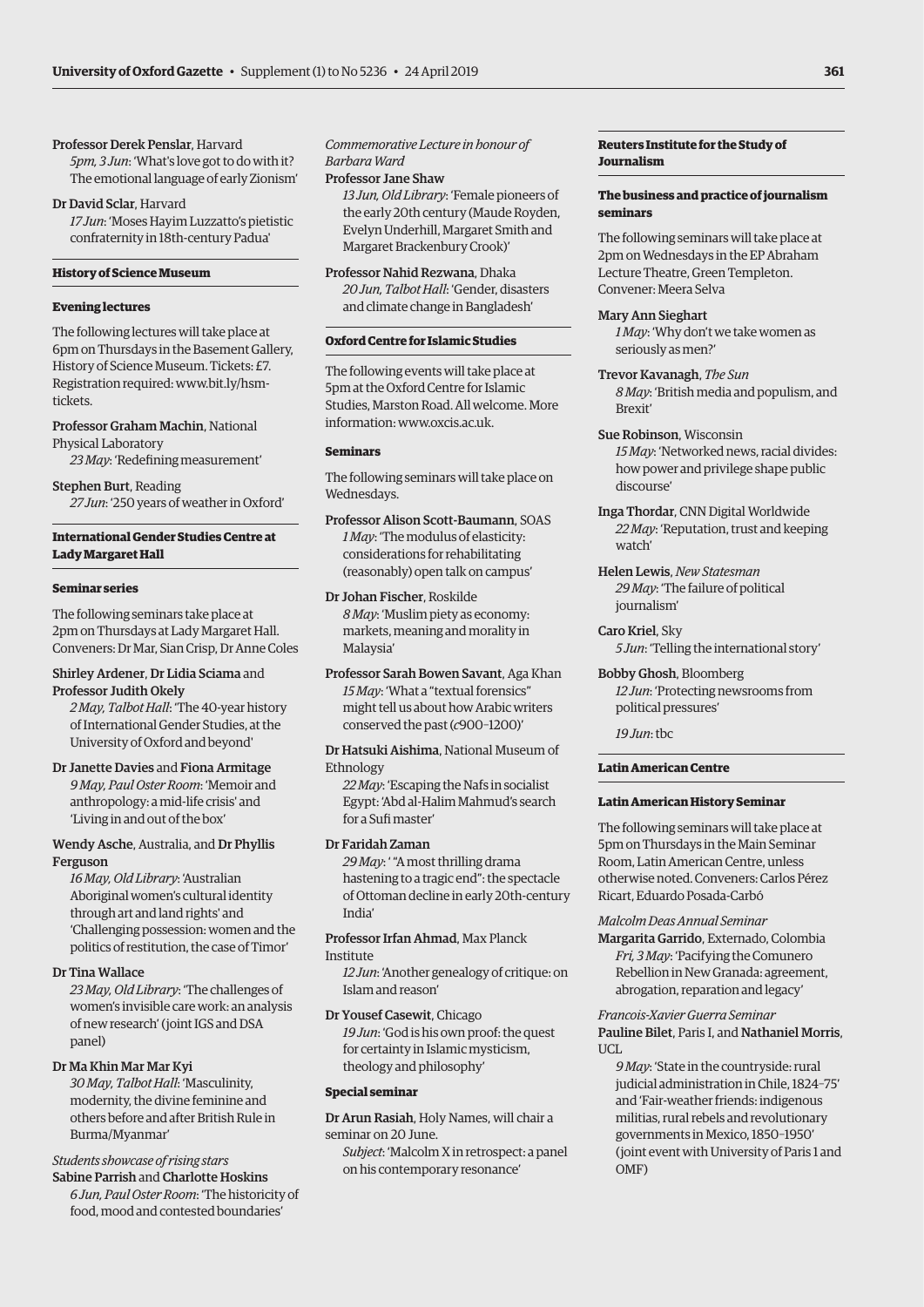Miguel Saralegui, Basque Country *16 May*: '*Matar a la madre patria*: anti-Spanish topics in the ideological construction of the Latin American republics, 1810–98' (joint event with Fundación San Millán de la Cogolla)

Jens Hentschke, Newcastle *30 May*: 'Philosophical polemics, school reform and nation-building in Uruguay, 1868–1915'

# Caitlin Fitz, Northwestern

*6 Jun, Rothermere American Institute*: 'Bolivar, USA: the United States and Latin American independence' (joint event with RAI)

### Jo Crow, Bristol

*13 Jun*: 'Indigenous pasts in the present: a transnational conversation between Chileans and Peruvians about race and cultural heritage, 1900–50'

### Rebecca Earle, Warwick

*20 Jun*: 'Potatoes and the Hispanic Enlightenment'

### **Foundation for Law, Justice and Society**

The following events will take place in the Leonard Wolfson Auditorium, Wolfson.

### **FLJS film screening**

Sir Tim Hitchens introduces a prescreening talk by Tony Rayn, BFI critic, at 7pm on 7 May. Free. More information and to register: [www.fljs.org/third-murder.](http://www.fljs.org/third-murder)  *Film*: *The Third Murder* 

### **FLJS lectures**

Professor Neil Walker, Edinburgh *5.30pm, 13 May*: 'Populism in the age of Brexit' (more information and to register: [www.fljs.org/Populism-Brexit\)](http://www.fljs.org/Populism-Brexit)

Mary E Bartkus, Hughes Hubbard & Reed LLP

*5.30pm, 11 Jun*: 'Transnational litigation, big pharma and billion dollar claims' (more information and to register: [www.](http://www.fljs.org/transnational-litigation) [fljs.org/transnational-litigation\)](http://www.fljs.org/transnational-litigation)

# **Oxford Centre for Life-Writing**

The following events will take place at Wolfson. They are open to all and free of charge. Conveners: Professor Elleke Boehmer, Dr Kate Kennedy, Dr Katherine Collins, Professor Dame Hermione Lee

A half-day colloquium will take place from 1.30pm on 30 April in the Leonard Wolfson Auditorium. Plenary lecturer: Dr Peter Barham. Places limited and registration required: [http://bit.ly/OCLW-madness.](http://bit.ly/OCLW-madness)

*Subject*: 'Imagining madness'

A workshop will take place at 10am on 4 May to explore lists and creative lifewriting. Speakers: Mass Observation Project; Clare Best, poet; Tallulah Ellender, writer. Places are limited and registration required: [http://bit.ly/OCLW-lists.](http://bit.ly/OCLW-lists)

*Subject*: 'Lists'

Professor Alex Georgakopoulou, KCL, will lecture at 5.30pm on 31 May in the Leonard Wolfson Auditorium.

*Subject*: 'Ego media: networked narrative and small stories'

A colloquium will take place 10–4pm on

1 June in the Leonard Wolfson Auditorium. *Subject*: 'Inscribing biographies in Global South history'

Aida Edemariam will lecture at 5.30pm on 10 June in the Leonard Wolfson

Auditorium.

*Subject*: 'Learning to listen: thoughts on life-writing'

### **Oxford Martin School**

The following events will take place at the Oxford Martin School, corner of Catte and Holywell Streets. Free and open to all, but registration required.

### **Lecture series: evolving economic thought**

The following lectures will take place at 5pm on Thursdays. More information and to register: www.oxfordmartin.ox.ac.uk/ [event/2652. Convener: Professor Charles](www.oxfordmartin.ox.ac.uk/event/2652)  Godfray

### Professor Doyne Farmer

*9 May*: 'How complexity can resolve the crisis in economics'

### Dr Penny Mealy

*23 May*: 'Navigating knowledge: new tools for the journey'

### Professor Danny Dorling

*30 May*: 'Is the human species slowing down?'

Professor Diane Coyle, Cambridge *6 Jun*: 'Changing technology, changing economics'

Professor Colin Mayer and Sir Paul Collier *13 Jun*: 'The future of the corporation, economy and society'

### **Book talk**

Professor Carlos Lopes will speak at 5pm on 24 April, followed by a drinks reception and book signing. To register: [www.](http://www.oxfordmartin.ox.ac.uk/event/2710) [oxfordmartin.ox.ac.uk/event/2710.](http://www.oxfordmartin.ox.ac.uk/event/2710)

*Subject*: 'Africa in transformation: economic development in the age of doubt'

### **Public lecture**

Dr Mike Hamm will lecture at 5pm on 20 May, followed by a drinks reception. [To register: www.oxfordmartin.ox.ac.uk/](www.oxfordmartin.ox.ac.uk/event/2714) event/2714.

*Subject*: 'City region food systems: potential for impacting planetary boundaries and food security'

### **Oxford Institute of Population Ageing**

### **Seminar series: Qualitative and quantitative methods for big data: a journey through social, medical and natural sciences**

The following seminars will take place at 2pm on Thursdays in the Seminar Room, Oxford Institute of Population Ageing. More information: [www.ageing.ox.ac.uk or](http://www.ageing.ox.ac.uk) [administrator@ageing.ox.ac.uk. Co](mailto:administrator@ageing.ox.ac.uk)nvener: Dr Sara Zella

### Mr Martin Hadley

*2 May*: 'Reproducible data visualisation workflows (and why they matter)'

### Professor Jane Messina

*9 May*: 'Health geography and GIS applications in public health'

### Professsor Raymond Duch

*16 May*: 'Experimental innovations with a global subject pool and digital trace'

### Professor Mark Woodward

*23 May*: 'Sex differences in cardiovascular disease'

### Dr Vu Nguyen

*30 May*: 'Machine learning for optimal decision making under uncertainty'

### Professor Man Yee Kan

*6 Jun*: 'Lagged adaptation in the association between women's and men's gender attitudes and housework time in 24 countries'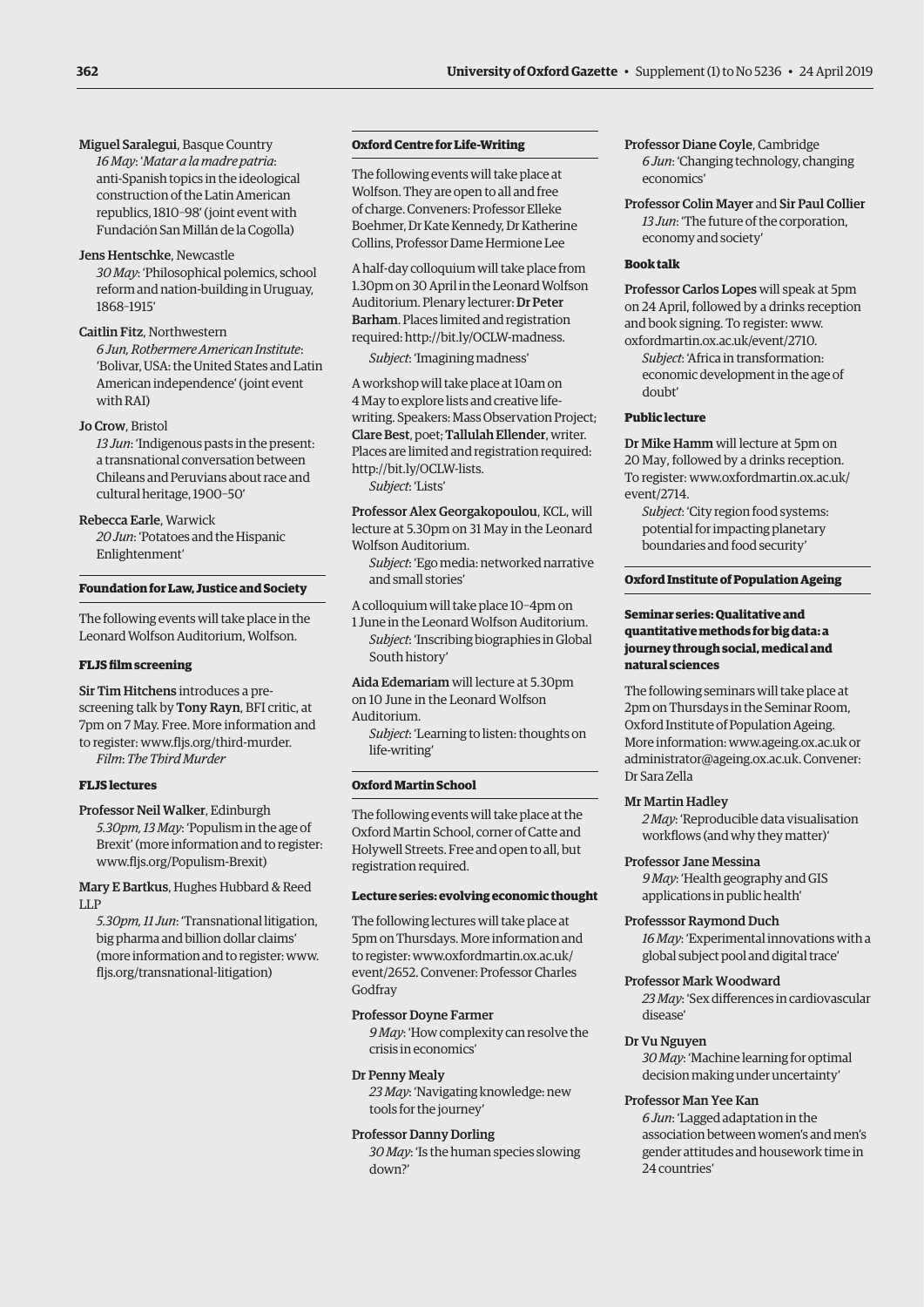### <span id="page-14-0"></span>Professor John Gallaher

*13 Jun*: 'Ageing and dementia. The use of a cognitive and psychological assessment'

### Dr Xiaowen Dong

*20 Jun*: 'Urban segregation in behaviours: a data-driven approach'

# Colleges, Halls and Societies

### **Green Templeton**

### **Human Welfare Conference**

The 11th annual conference will take place on 17 and 18 May.

*Subject*: 'Innovate: balancing interests in resource-constrained settings'

### **Health and care studies seminar**

Professor Deborah Schofield, Macquarie, will deliver the Health and Care Studies seminar at 6pm on 12 June in the EP Abraham Lecture Theatre. Registration required: [donna.mcmenemy@gtc.ox.ac.uk.](mailto:donna.mcmenemy@gtc.ox.ac.uk)

*Subject*: 'Health economics and genomics: what do we know and what remains to be done?'

### **Management in Medicine (MiM) Programme Workshops**

The MiM Programme, to help trainee clinicians develop their management and leadership skills, is primarily for clinicians in training including medical students. The following workshops will take place at the EP Abraham Lecture Theatre. Registration required: [donna.mcmenemy@gtc.ox.ac.uk.](mailto:donna.mcmenemy@gtc.ox.ac.uk)

John Drew, Oxford University Hospitals NHS Foundation Trust

*9.30am–1pm, 11 May*: 'Re-inventing organisations: service improvements and culture'

### *Seminar*

Dr Nicholas Hicks *6.45pm, 20 May*: 'Health and health care: what are the implications of integrated care and accountable care for clinical practice?'

Rasmus Thøger Christensen, Livskraft *9.30am–1pm, 8 Jun*: 'Brick hospital'

### **Hertford**

### **Hertford conversations: debating capitalism**

Mariana Mazzucato, UCL, will talk at 5.30pm on 1 May in the Baring Room. Host: Will Hutton. Free but registration required. More information and tickets: [www.](http://www.hertford.ox.ac.uk/capitalism) [hertford.ox.ac.uk/capitalism.](http://www.hertford.ox.ac.uk/capitalism)

*Subject*: 'Where is today's capitalist economy headed?'

### **Keble**

### **Eric Symes Abbott Memorial Lecture**

Sir James MacMillan will deliver the Eric Symes Abbott Memorial Lecture at 5.30pm on 10 May in the O'Reilly Theatre.

*Subject*: 'The most spiritual of the arts: music, modernity and the search for the sacred'

# **Kellogg**

### **Kellogg College Centre for Creative Writing**

The following lectures and seminars will take place at 5.30pm on Tuesdays (with refreshments from 5pm), unless otherwise noted. All welcome.

### Colin Grant

*15 May, Mawby Room*: 'From pathology to pathos: ways of seeing in narrative non-fiction'

*Kellogg Urban Knowledge Exchange Seminar 5pm, 15 May, College Hub*: 'What opportunities and challenges lie ahead for migrants, settlers and cities in Europe?' (refreshments from 4.30pm)

*OIBC Anne McLaren Lecture*

Professor Marie Lindquist, Director and CEO, Uppsala Monitoring Centre

*22 May, College Hub*: 'Can reformed communication save patients from harm?'

### Joy Richardson, actor

*29 May, College Hub*: 'Joy Richardson's career and experience of the film, theatre and television industries'

### *Archaeology seminar*

Dr Jane Harrison and Trevor Rowley *Thurs, 7 Jun, Mawby Room*: 'The Appleton Area Archaeology Project'

### Dr Anthony Nash

*26 Jun*: 'The story of a migraine sufferer'

### **Linacre**

### **Tanner Lecture on Human Values**

Strobe Talbott, Brookings Institution, will deliver the 2019 Tanner Lecture on Human Values at 5.30pm on 2 May at Rhodes [House. Free but registration required: www.](www.linacre.ox.ac.uk/about/events/tanner-lecture-human-values-2019) linacre.ox.ac.uk/about/events/tannerlecture-human-values-2019.

*Subject*: 'A president for dark times: the Age of Reason meets the Age of Trump'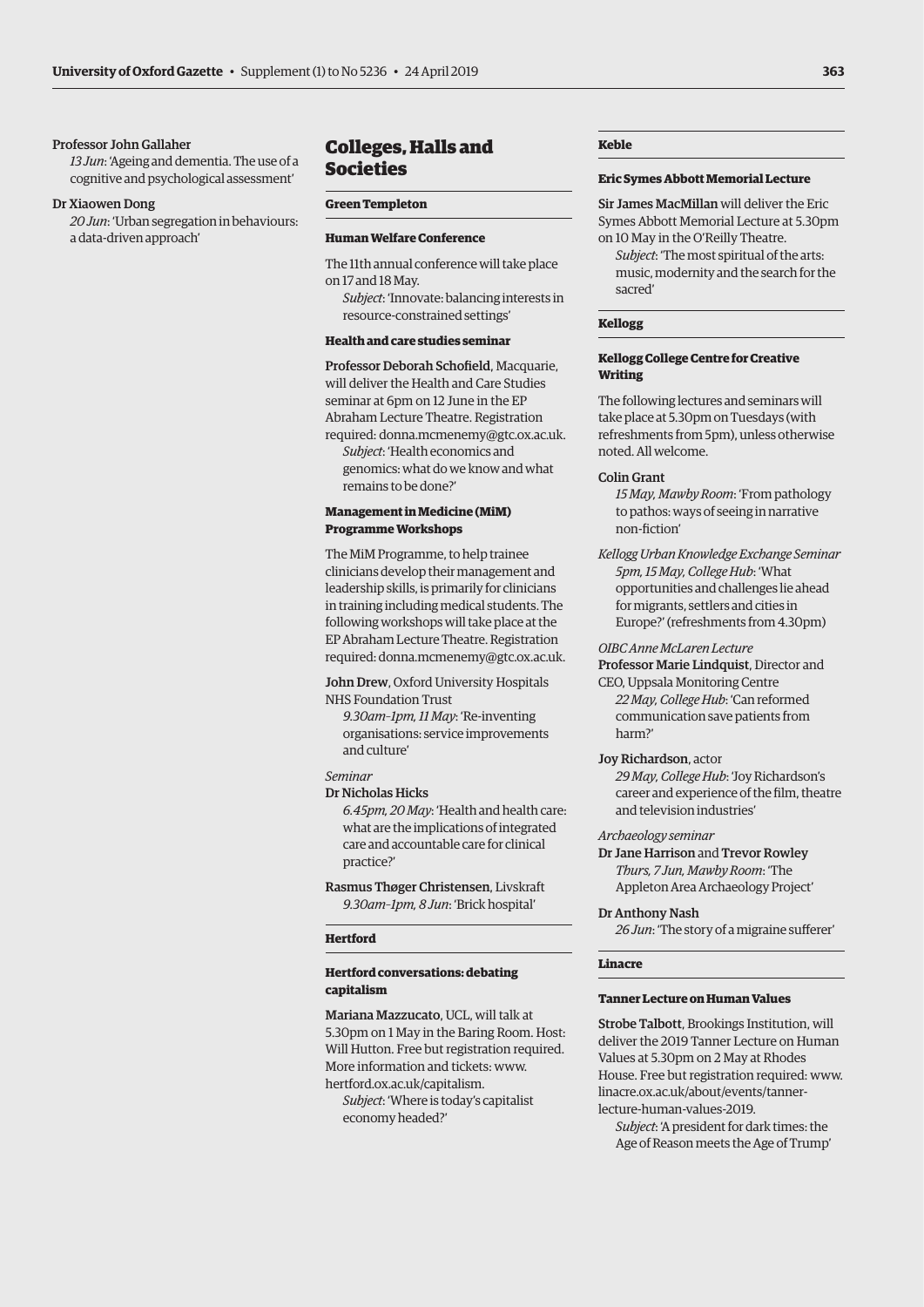### **364 University of Oxford Gazette** • Supplement (1) to No 5236 • 24 April 2019

# **Lincoln**

### **John Wesley Lecture**

Dr Colin Haydon, Winchester, will deliver the John Wesley Lecture at 5.15pm on 21 May in the Oakeshott Room, followed by an exhibition and drinks reception. All welcome.

*Subject*: 'John Wesley, Roman Catholicism and "no popery!" '

### **Lincoln Unlocked Lecture**

Mr Nigel Wilson will deliver a Lincoln Unlocked Lecture at 5.30pm on 15 May in the Oakeshott Room, followed by an exhibition and drinks reception. [Registration required: www.lincoln.ox.ac.](www.lincoln.ox.ac.uk/Lincoln-Unlocked-Lecture) uk/Lincoln-Unlocked-Lecture.

*Subject*: 'Sir George Wheler's bequest of Greek manuscripts to Lincoln College'

### **Special lecture**

Dr Craig J Mundie, Mundie & Associates, will lecture at 5pm on 23 May in the Oakeshott Room.

*Subject*: 'How AI will transform human health'

### **Magdalen**

### **George Rousseau Lecture**

Professor Dan Edelstein, Stanford, will deliver the George Rousseau Lecture at 5pm on 29 April in the Grove Auditorium.

*Subject*: 'Liberty as equality: Jean-Jacques Rousseau and Roman constitutionalism'

### **Colloquium**

A colloquium will be held at 2pm on 29 April. Speakers: Annelien de Dijn, Utrecht; Mark Philp, Warwick; Céline Spector, Paris IV; and Dan Edelstein, Stanford. Registration required: www. [eventbrite.co.uk/e/what-are-enlightenment](www.eventbrite.co.uk/e/what-are-englightenment-human-rights-an-afternoon-colloquium-tickets-57644875374)human-rights-an-afternoon-colloquiumtickets-57644875374. Convener: Avi Lifschitz

*Subject*: 'What are Enlightenment human rights?'

### **Making History**

The following events will take place in conjunction with the exhibition *Making History: Christian Cole, Alain Locke and Oscar Wilde at Oxford*. Free but registration required.

### ALAIN LOCKE MEMORIAL LECTURE

Donald Brown, Harvard, will lecture at 5pm on 13 May at Rhodes House. To register: [http://tinyurl.com/makinghistory13May.](http://tinyurl.com/makinghistory13May)

### LUNCHTIME DISCUSSION

Nicholas Gaskill will lecture at noon on 30 [May at Hertford. To register: http://tinyurl.](http://tinyurl.com/makinghistory30May) com/makinghistory30May. *Subject*: 'Alain Locke's legacy'

### CHRISTIAN COLE LECTURE

Pamela Roberts will lecture at 6pm on 12 June at University College. To register: [http://tinyurl.com/makinghistory12June.](http://tinyurl.com/makinghistory12June)

# **Mansfield**

### **Lecture series**

The following lectures will take place at 5.30pm on Fridays in the Sir Joseph Hotung Auditorium, Hands Building. Convener: Helen Mountfield, QC

*2019 Annual Hands Lecture*

### Dame Colette Bowe

*3 May*: 'A long and winding road – reforming the culture of banking' [\(registration required: jane.buswell@](mailto:jane.buswell@mansfield.ox.ac.uk) mansfield.ox.ac.uk)

### Dr Sarah Knott

*10 May*: 'Mother is a verb: new histories of maternity'

Mary Ann Sieghart *17 May*: 'Why don't we take women as seriously as men?'

Dr Nola Ishmael in conversation with Helen Mountfield, QC

*24 May*: 'A word to the wise: reflections on a 45-year NHS career'

*2019 John Milton Fellowship Lecture* Dr Margaret Kean *31 May*: 'Taking liberties: contemporary

fiction and the fall of man'

# Kate Clanchy

*7 Jun*: 'Some kids I taught and what they taught me'

Professor Dame Jocelyn Bell Burnell *14 Jun*: 'A graduate student's tale; discovering pulsars as a young woman'

### **Oriel**

### **Thomas Harriot Lecture**

Professor Felipe Fernández-Armesto, Notre Dame, will deliver the Thomas Harriot Lecture at 5pm on 23 May in the Champneys Room. More information: [rebecca.bricklebank@oriel.ox.ac.uk.](mailto:rebecca.bricklebank@oriel.ox.ac.uk)

*Subject*: 'Both to love and fear us – how to found an empire in Harriot's day'

# **St Anne's**

### **Devaki Jain Lecture**

Professor Eudine Barriteau, UWI, will give the Devaki Jain Lecture at 5.30pm on

16 May in the Mary Ogilvie Lecture Theatre. *Subject*: 'Coming into our own? Women and power in the Caribbean'

### **Weidenfeld Visiting Professor in Comparative European Literature Lectures**

### BEYOND LITERATURE: OR, ON THE INTRUSION OF HISTORY INTO THE NARRATIVE OF ONE'S OWN LIFE

Durs Grünbein will deliver the Weidenfeld Visiting Professor in Comparative European Literature Lectures at 5.30pm on the following days in the Tsuzuki Lecture Theatre.

*7 May*: 'The violet postage stamp'

*9 May*: 'Landscape in chains'

*21 May*: 'The aerial warfare of images'

*23 May*: 'For the dying calves'

### **St Antony's**

### **Russian and Eurasian Studies Centre**

### LITERATURE, SOCIETY, HISTORY **SEMINARS**

The following seminars will take place at 5pm on Mondays in the Nissan Lecture Theatre. Convener: Dr Oliver Ready

Professor Elena Trubina, Ural Federal *29 Apr*: 'Russian street art between self-expression, commercialisation and politics'

# Professor Anna Berman, McGill *6 May*: 'Redefining the family in 19th-

century Russia: debates in law and literature'

# Dr Oliver Ready

*13 May*: 'Towards a new portrait of Gogol'

### *Panel discussion*

Professor Lynne Viola, Toronto; Professor James Harris, Leeds; and Professor Stephen Smith. Chair: Professor Dan Healey

*20 May*:'*Stalinist Perpetrators on Trial*: a discussion of Lynne Viola's study of the Great Terror in Soviet Ukraine'

- Professor Evgeny Dobrenko, Sheffield *27 May*: 'Late Stalinism: the aesthetics of politics'
- Dr Andrea Gullotta, Glasgow *3 Jun*: 'More than a memory war: the legacy of the Gulag in today's Russia'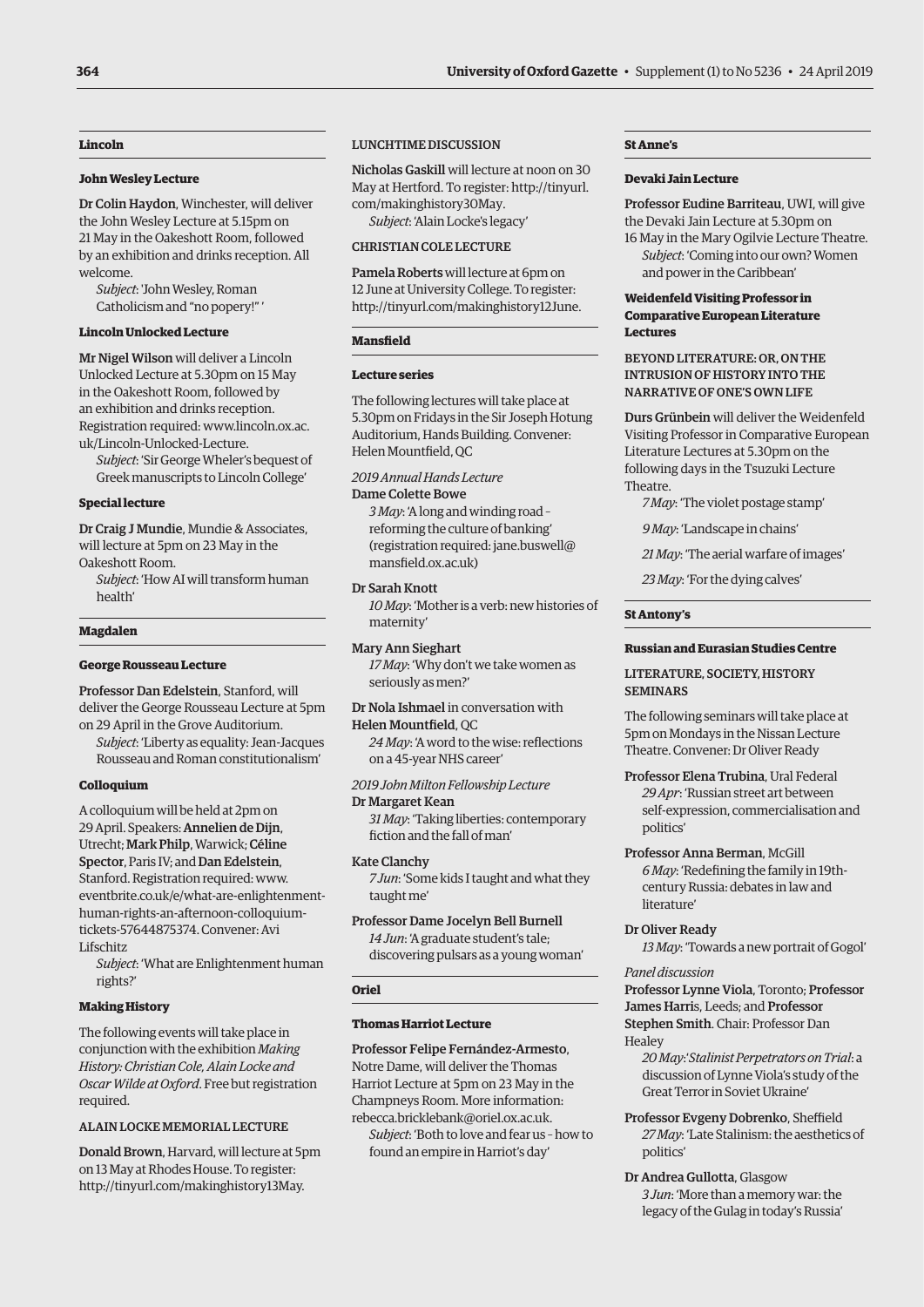# **10th Anniversary Dahrendorf Lecture**

Professor Timothy Snyder, Yale, will deliver the 10th Anniversary Dahrendorf Lecture at 4.45pm on 3 May in the Nissan Lecture Theatre. Chair: Timothy Garton Ash. Registration required (places limited): www.sant.ox.ac.uk/events/10th[anniversary-dahrendorf-lecture-europes](www.sant.ox.ac.uk/events/10th-anniversary-dahrendorf-lecture-europes-story-phoenix-or-phantom)story-phoenix-or-phantom.

*Subject*: 'Europe's story: phoenix or phantom?'

### **10th Anniversary Dahrendorf Conference**

A conference will take place on 2, 3 and 4 May at St Antony's. Speakers include: Katalin Barsony, Romedia; Katrin Bennhold, *New York Times*; Damian Boeselager, Volt Europa; Faisal Devji; Katie Ebner-Landy, Dash Arts; Khaled Fahmy, Cairo/Cambridge; Timothy Garton Ash; Matthew Goodwin, Chatham House; Ruth Harris; Isabell Hoffmann, eupinions; Andrew Hurrell; Constanze Itzel, House of European History; Daniel Judt; Ayşe Kadıoğlu, Istanbul; Ian Kershaw, author of two volumes on 20th-century Europe; Karin Kukkonen, Oslo; András Lánczi, A Europe We Can Believe In; Sonia Lucarelli, Bologna; Margaret MacMillan, Toronto/ Oxford; Hartmut Mayer; Pratap Bhanu Mehta, Delhi; Rana Mitter; Rachael Moore, Rainbow House Brussels; Kalypso Nicolaïdis; Rasmus Nielsen; Natalie Nougayrède, *Guardian*; Karl-Heinz Paqué, Friedrich Naumann Stiftung; Thomas Raines, Tribes of Europe project; Christian Rauh, WZB; Steffen Sammler, Georg Eckert Institute; Michael Schwarz, Stiftung Mercator; Sławomir Sierakowski, Krytyka Polityczna; Gisela Stuart, Labour Party; Ayyam Sureau, Association Pierre Claver; and Andreas Wirsching, author of *Der Preis der Freiheit: Geschichte Europas in Unserer Zeit*. Registration required (places limited): www.sant.ox.ac.uk/ events/10th-anniversary-dahrendorf[conference-what-stories-does-europe-tell](www.sant.ox.ac.uk/events/10th-anniversary-dahrendorf-conference-what-stories-does-europe-tell-contested-narratives)contested-narratives. Convener: Professor Timothy Garton Ash

*Subject*: 'What stories does Europe tell? Contested narratives, complex histories, conflicted union'

### **Asian Studies Centre**

### SOUTH ASIA SEMINAR SERIES

The following seminars will take place at 2pm on Tuesdays in the Syndicate Room, Old Main Building. Organised with the Contemporary South Asian Studies Programme at the School of Interdisciplinary Area Studies, the Department for International Development, the Faculty of History and the Faculty of Oriental Studies. Convener: Rosalind O'Hanlon

Dr Matthew Nelson, SOAS *30 Apr*: 'Fundamental rights lawfare: religious freedom and public order in Pakistan and Malaysia'

Professor Magnus Marsden, Sussex *7 May*: 'Commodities, merchants and refugees: inter-Asian circulations and Afghan mobility'

Professor Samita Sen, Cambridge *14 May*: 'Single in the city: women, migration and domestic work in India'

Professor Mick Moore, Institute of Development Studies *21 May*: 'The paradox of Sinhalese Buddhist nationalism'

### BOOK LAUNCH

C Christine Fair will launch her book at 5pm on 30 April in the Syndicate Room. *Title*: *In Their Own Words – Understanding Lashkar-e-Tayyaba*

### EAST ASIA SEMINAR

Dr Irina Lyan will lecture at 5.30pm on 13 May in the Fellows' Dining Room. *Subject*: 'Ex-periphery: South Korea in the post-miracle era'

### **St Hilda's**

### **SciPo 2019: Plants, Brain and Imagination**

SciPo 2019 will take place 9.30am–5pm on 8 June. Organisers: Jenny Lewis, The Poet's House Oxford; Dr Sarah Watkinson; and Elsa Hammond. More information and to register: www.st-hildas.ox.ac.uk/content/ [scipo-2019-plants-brain-and-imagination.](http://www.st-hildas.ox.ac.uk/content/scipo-2019-plants-brain-and-imagination)

### **St Hugh's**

### **Bickley Memorial Lecture**

Professor Stephen Milner, British School at Rome, will deliver the Bickley Memorial Lecture at 6pm on 21 May. More [information and to register: www.st-hughs.](http://www.st-hughs.ox.ac.uk) ox.ac.uk.

*Subject*: '*Dante Monumentale*: the politics of publishing the *Divine Comedy* in 1911'

### **St Peter's**

David D Kirkpatrick will lecture 5–6.30pm in the Miles Davis Room. Free but registration advised: https://david-dkirkpatrick.eventbrite.co.uk.

*Subject*: 'Into the hands of the soldiers: [freedom and chaos in Egypt and the](https://david-d-kirkpatrick.eventbrite.co.uk)  Middle East'

### **Somerville**

Ella Road, playwright, will be in conversation with Professor Fiona Stafford at 5.30pm on 3 May. Free and open to the public but registration required: principals. events@some.ox.ac.uk.

Ruth Hunt[, CEO, Stonewall, will lecture at](mailto:principals.events@some.ox.ac.uk)  5.30pm on 29 May. Free and open to the public but registration required: principals. events@some.ox.ac.uk.

Mark Drayford[, Welsh First Minister, will](mailto:principals.events@some.ox.ac.uk)  be in conversation with Theo Davies-Lewis at 5.30pm on 20 June. Free and open to the public but registration required: principals. events@some.ox.ac.uk.

### **[University College](mailto:principals.events@some.ox.ac.uk)**

### **HLA Hart Memorial Lecture**

Professor Rae Langton, Cambridge, will deliver the 2019 HLA Hart Memorial Lecture at 5pm on 9 May in the Lecture Theatre, 10 Merton Street, followed by a reception. To register: louise.wright@univ. ox.ac.uk.

*Subject*: 'Reimagining free speech'

### **[Clement Attlee Memorial Lecture](mailto:louise.wright@univ.ox.ac.uk)**

Lisa Nandy, MP for Wigan, will deliver the Clement Attlee Memorial Lecture at 5pm on 3 May in the 10 Merton Street Lecture Room. All welcome.

*Subject*: 'Populism and the death of liberal democracy'

### **Wolfson**

### **Wolfson Isaiah Berlin Lecture**

Professor Paul Gilroy will deliver the 2019 Wolfson Isaiah Berlin Lecture at 6.15pm on 16 May, in association with the Rothschild Foundation.

*Subject*: 'Liberalism and the resurgence of fascism'

### **Wolfson Lecture Series**

# **DIPLOMACY FOR THE 21ST CENTURY**

The following lectures will be given at 6.15pm on Thursdays.

### **Sir Tim Hitchens**

*2 May* : '21st Century Diplomacy: a new rule book'

**Sir Peter Gluckman**, Former New Zealand Chief Scientific **Officer** 

 *23 May* : 'Expanding the diplomatic toolkit: the further evolution of science diplomacy'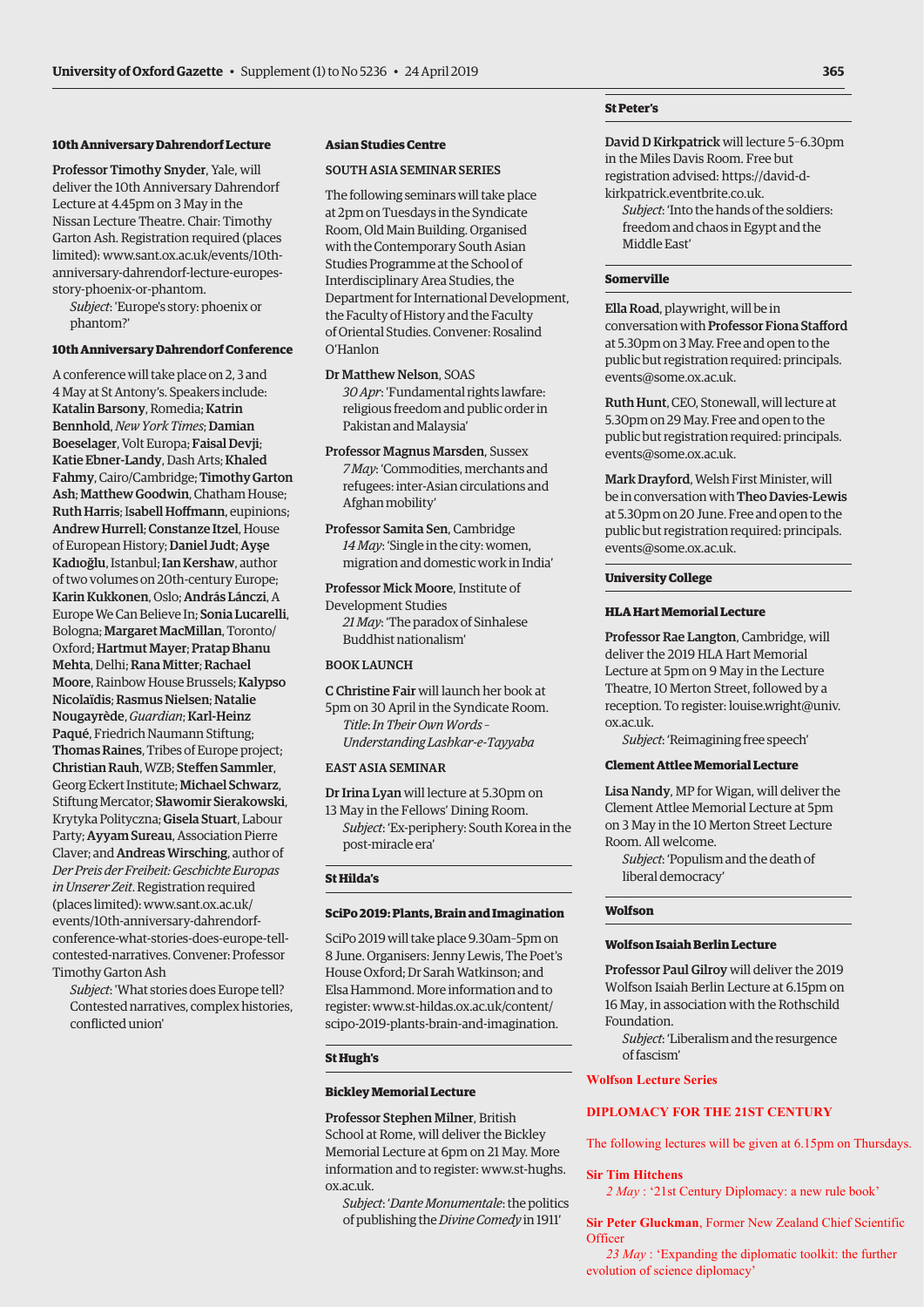### <span id="page-17-0"></span>**Worcester**

### **Public lecture**

Professor Irad Malkin, Tel Aviv, will lecture at 5.15pm on 2 May in the Sultan Nazrin Shah Centre. Free and open to all; sponsored by the Israel and Ione Massada Fellowships Programme.

*Subject*: 'Fairness, equality and the founding of 400 Ancient Greek cities: what does it mean to be "fair" in circumstances of taking possession of land, often by conquest, and settling it? And how did Archaic city-states (*c*750– 500 BCE) apply the lot as the means of implementing what they understood to be equality and fairness?'

### **Blackfriars Hall**

The following events will take place in the Aula, unless otherwise noted. Free and open to all.

### **Aquinas Institute**

[More information: aquinas@bfriars.ox.ac.](mailto:aquinas@bfriars.ox.ac.uk) uk.

### LECTURE

Professor Timothy Pawl will lecture at 5pm on 22 May, followed by a wine reception. Registration not required.

*Subject*: 'Is the incarnation of God impossible?'

### **CONFERENCE**

### *Studying scripture with Aquinas*

A conference will take place 9.30am–5pm on Saturday 1 June. To register: www. [eventbrite.co.uk/e/studying-scripture-with](www.eventbrite.co.uk/e/studying-scripture-with-aquinas-tickets-59881928460)aquinas-tickets-59881928460. Speakers include: Piotr Roszak, UMK Toruń; Mark Johnson, Marquette; Jörgen Vijgen, Thomistic Institute; Enrique Alarcon, Navarra; and Bruno Clifton, OP, Blackfriars, Cambridge. Organisers: Professor Piotr Roszak and Dr Jörgen Vijgen, Nicolaus Copernicus

### AQUINAS INSTITUTE/THOMISTIC **INSTITUTE**

The following lectures will take place at 7.30pm on Tuesdays.

Professor Ryan Meade *7 May*: 'The vocation of a lawyer and the virtues'

### The Revd Professor Catherine Joseph Droste, OP

*15 May*: 'Passions and the life of virtue: taming the menagerie within'

# AQUINAS INSTITUTE/LAS CASAS INSTITUTE/THOMISTIC INSTITUTE

Fr Dominic Legge, OP, will lecture at 7.30pm on 29 May. To register: thomisticinstitute.org/events/700-pm-its[my-right-understanding-natural-rights-and](http://thomisticinstitute.org/events/700-pm-its-my-right-understanding-natural-rights-and-the-purpose-of-politics)the-purpose-of-politics.

*Subject*: 'It's my right! Understanding natural rights and the purpose of politics'

### **Las Casas**

### LECTURE

Dr Marie Meaney will lecture at 5.30pm on 21 May. Open to all but registration required: [lascasas@bfriars.ox.ac.uk.](mailto:lascasas@bfriars.ox.ac.uk)

*Subject*: 'The dangers of totalitarianism today – the banality of evil from the perspectives of Hannah Arendt and Simone Weil'

# HUMAN DIGNITY SEMINAR SERIES

The following seminars will take place at 5pm on Wednesdays. Registration not required, unless otherwise noted.

### Professor Rosemary Mitchell (postponed from 7 March)

*9 May, Aquinas Room, Blackfriars Annexe*: ' "An engine whose motive power is the soul": recovering the dignity of labour in Victorian critiques of industrialisation and political economy' (to register: www.eventbrite.co.uk/e/ [an-engine-whose-motive-power-is-the](www.eventbrite.co.uk/e/an-engine-whose-motive-power-is-the-soul-seminar-tickets-54940706131)soul-seminar-tickets-54940706131)

### Dr Maria Power

*16 May*: 'Seeing the dignity of the other: faith-based dialogue in Northern Ireland'

### Dr Marystella Ramirez Guerra

*30 May*: 'Theories of the body, theories of the mind'

# Dr Marystella Ramirez Guerra

*6 Jun*: 'Women's education and the Weimar Women's Association'

### **St Stephen's House**

### **Summer school**

A summer school will take place 21–24 July. More information: www. [oxfordanimalethics.com/what-we-do/](www.oxfordanimalethics.com/what-we-do/summer-school-2019) summer-school-2019 or depdirector@ [oxfordanimalethics.com.](mailto:depdirector@oxfordanimalethics.com)

*Subject*: 'Humane education – extending sensitivity to humans and animals'

# Other Groups

### **Friends of the Bodleian**

Professor Judith Olszowy-Schlanger will lecture at 5.30pm on 24 May in the Lecture Theatre, Weston Library. Free and open to all but places limited. Registration required: https://tickets.ox.ac.uk/webstore/shop/ [viewItems.aspx?cg=bodnf&c=friendsnf.](https://tickets.ox.ac.uk/webstore/shop/viewItems.aspx?cg=bodnf&c=friendsnf)

*Subject*: 'The contents of the book go up to heaven: Bodleian fragments from the Cairo Genizah'

### **Friends of the Pitt Rivers Museum**

### **Beatrice Blackwood event**

Peter Frankopan will lecture at 6.15pm on 3 May in the University Museum of Natural History, followed by refreshments in Pitt Rivers Museum. Tickets: £18 (members: £15) from [ticketsoxford.com](http://ticketsoxford.com) and Oxford Playhouse box office.

*Subject*: 'The tyranny of Eurocentrism'

### **Lectures**

The following lectures will take place at 6.30pm on Wednesdays at the Pitt Rivers Museum New Extension, Robinson Close. Tea/coffee available from 6pm. More information: [prm.ox.ac.uk/friendsevents](https://prm.ox.ac.uk/friends).

### Dr Robin Wilson

*8 May*: 'Our local laboratory with leaves'

### David Bell

*19 Jun*: 'End of empire: the British Solomon Islands'

### Dan Hicks

*26 Jun*: 'Lande: the Calais "Jungle" and beyond' (followed by the AGM of the Friends of the Pitt Rivers Museum)